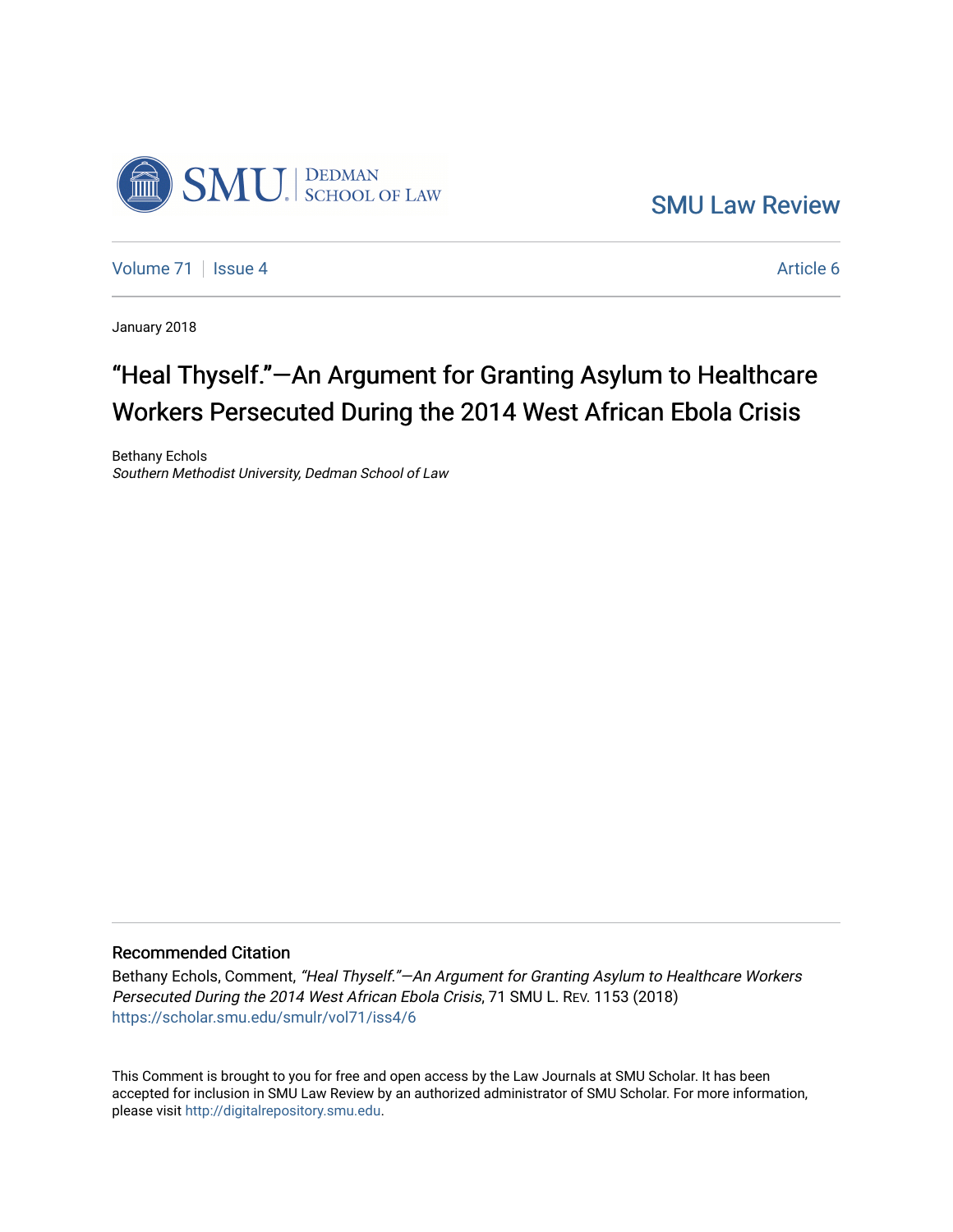# "HEAL THYSELF."\*—AN ARGUMENT FOR GRANTING ASYLUM TO HEALTHCARE WORKERS PERSECUTED DURING THE 2014 WEST AFRICAN EBOLA CRISIS

*Bethany Echols\*\**

# **ABSTRACT**

*This article argues for a change in United States asylum policy at a time when change is needed most. Those seeking asylum must prove that they fear persecution in their home country based on one of five protected categories and that their government is the persecutor or is unable to control the actions of the persecutors. Multiple articles have recognized that the "particular social group" is the most difficult category of asylum seeker to analyze. Not only do the standards for particular social groups (PSGs) vary among circuit courts, but judicial consistency is lacking.*

*This article focuses on a particular PSG, healthcare workers from recently Ebola-stricken West Africa. During the 2014 Ebola crisis, these healthcare workers faced discrimination and violence due to their association with western medicine. Hospitals were frequently threatened and ransacked. Multiple accounts of violence against local and international healthcare workers were recorded by Doctors Against Borders, the Centers for Disease Control, and the international media. However, because of the inconsistencies in asylum law and the ever-present political influence in what originates as a humanitarian process, it is unlikely for these PSGs to be found asylum-eligible. This highlights the need for a more consistent and humanitarian-based asylum policy with less political influence.*

# TABLE OF CONTENTS

| II. A BRIEF HISTORY OF WEST AFRICAN           |  |
|-----------------------------------------------|--|
| HEALTHCARE AND THE $2014$ EBOLA CRISIS 1156   |  |
| A. HEALTHCARE IN WEST AFRICA AND THE ENDURING |  |
|                                               |  |
|                                               |  |
|                                               |  |
|                                               |  |

<sup>\*</sup> *Luke* 4:23.

<sup>\*\*</sup> J.D. Candidate, SMU Dedman School of Law, May 2019; B.A. University of Texas at Arlington, December 2012. I would like to thank my mother, Gina Wren, for her constant support and encouragement. I would also like to thank everyone who supported me during my law school journey.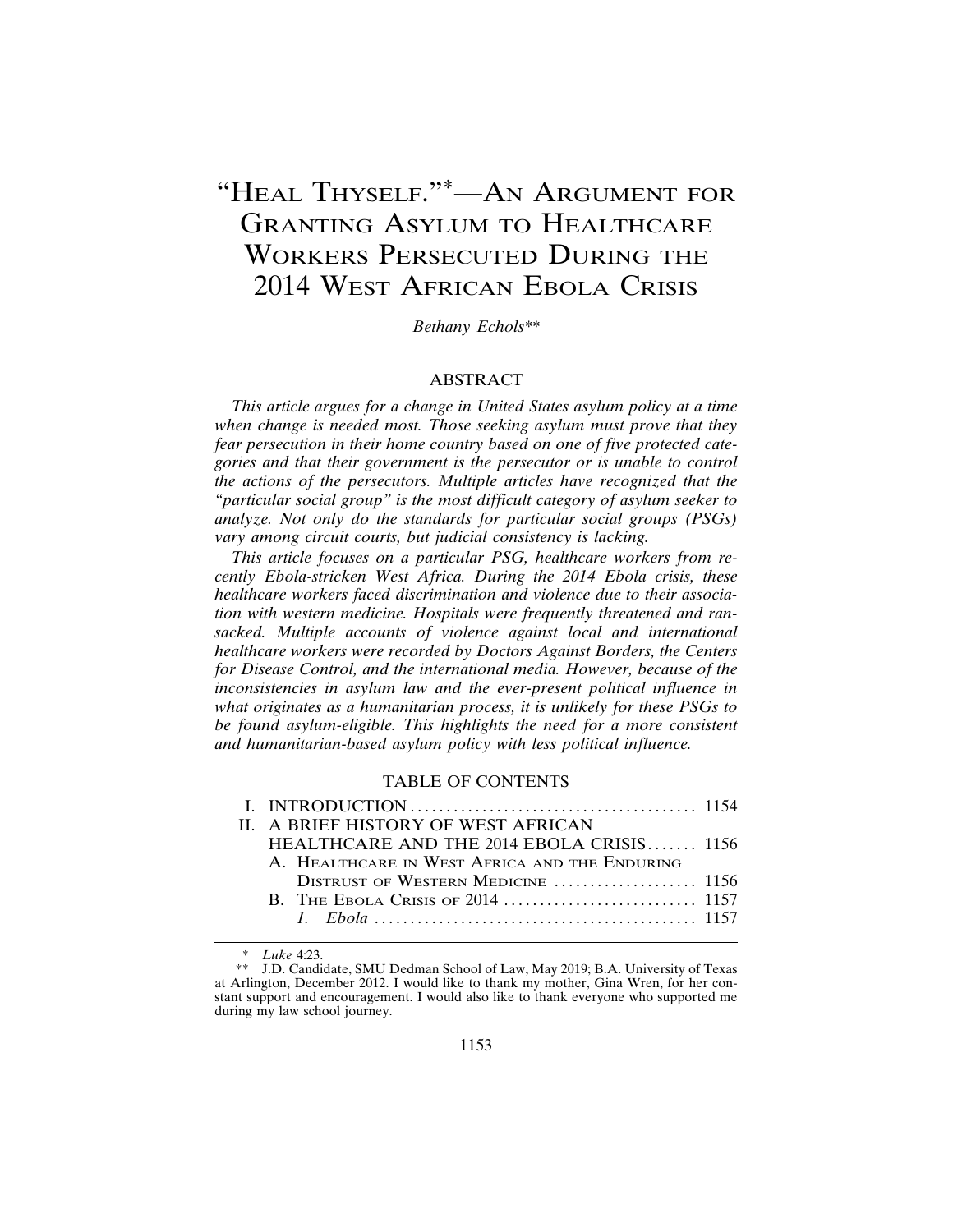# 1154 *SMU LAW REVIEW* [Vol. 71

|  | 2.               |                                  |  |                                                                                                                                                                                                                                                                                                                                                                                                                                                                                                                                                                                                                                                                                                                                                                                                                                                                                                                                                                                                                                                    |
|--|------------------|----------------------------------|--|----------------------------------------------------------------------------------------------------------------------------------------------------------------------------------------------------------------------------------------------------------------------------------------------------------------------------------------------------------------------------------------------------------------------------------------------------------------------------------------------------------------------------------------------------------------------------------------------------------------------------------------------------------------------------------------------------------------------------------------------------------------------------------------------------------------------------------------------------------------------------------------------------------------------------------------------------------------------------------------------------------------------------------------------------|
|  | $\mathfrak{Z}$   |                                  |  |                                                                                                                                                                                                                                                                                                                                                                                                                                                                                                                                                                                                                                                                                                                                                                                                                                                                                                                                                                                                                                                    |
|  |                  |                                  |  | 1159                                                                                                                                                                                                                                                                                                                                                                                                                                                                                                                                                                                                                                                                                                                                                                                                                                                                                                                                                                                                                                               |
|  | $\overline{4}$ . |                                  |  | 1159                                                                                                                                                                                                                                                                                                                                                                                                                                                                                                                                                                                                                                                                                                                                                                                                                                                                                                                                                                                                                                               |
|  | 5.               |                                  |  | 1160                                                                                                                                                                                                                                                                                                                                                                                                                                                                                                                                                                                                                                                                                                                                                                                                                                                                                                                                                                                                                                               |
|  |                  |                                  |  | 1161                                                                                                                                                                                                                                                                                                                                                                                                                                                                                                                                                                                                                                                                                                                                                                                                                                                                                                                                                                                                                                               |
|  |                  |                                  |  | 1161                                                                                                                                                                                                                                                                                                                                                                                                                                                                                                                                                                                                                                                                                                                                                                                                                                                                                                                                                                                                                                               |
|  |                  |                                  |  | 1163                                                                                                                                                                                                                                                                                                                                                                                                                                                                                                                                                                                                                                                                                                                                                                                                                                                                                                                                                                                                                                               |
|  | $\mathcal{I}$ .  |                                  |  | 1164                                                                                                                                                                                                                                                                                                                                                                                                                                                                                                                                                                                                                                                                                                                                                                                                                                                                                                                                                                                                                                               |
|  | 2.               |                                  |  | 1167                                                                                                                                                                                                                                                                                                                                                                                                                                                                                                                                                                                                                                                                                                                                                                                                                                                                                                                                                                                                                                               |
|  |                  |                                  |  | 1168                                                                                                                                                                                                                                                                                                                                                                                                                                                                                                                                                                                                                                                                                                                                                                                                                                                                                                                                                                                                                                               |
|  |                  |                                  |  | 1168                                                                                                                                                                                                                                                                                                                                                                                                                                                                                                                                                                                                                                                                                                                                                                                                                                                                                                                                                                                                                                               |
|  |                  |                                  |  | 1170                                                                                                                                                                                                                                                                                                                                                                                                                                                                                                                                                                                                                                                                                                                                                                                                                                                                                                                                                                                                                                               |
|  | 7.               |                                  |  |                                                                                                                                                                                                                                                                                                                                                                                                                                                                                                                                                                                                                                                                                                                                                                                                                                                                                                                                                                                                                                                    |
|  |                  |                                  |  | 1171                                                                                                                                                                                                                                                                                                                                                                                                                                                                                                                                                                                                                                                                                                                                                                                                                                                                                                                                                                                                                                               |
|  | 2.               |                                  |  |                                                                                                                                                                                                                                                                                                                                                                                                                                                                                                                                                                                                                                                                                                                                                                                                                                                                                                                                                                                                                                                    |
|  |                  |                                  |  | 1172                                                                                                                                                                                                                                                                                                                                                                                                                                                                                                                                                                                                                                                                                                                                                                                                                                                                                                                                                                                                                                               |
|  |                  |                                  |  |                                                                                                                                                                                                                                                                                                                                                                                                                                                                                                                                                                                                                                                                                                                                                                                                                                                                                                                                                                                                                                                    |
|  |                  |                                  |  |                                                                                                                                                                                                                                                                                                                                                                                                                                                                                                                                                                                                                                                                                                                                                                                                                                                                                                                                                                                                                                                    |
|  |                  |                                  |  | 1172                                                                                                                                                                                                                                                                                                                                                                                                                                                                                                                                                                                                                                                                                                                                                                                                                                                                                                                                                                                                                                               |
|  |                  |                                  |  |                                                                                                                                                                                                                                                                                                                                                                                                                                                                                                                                                                                                                                                                                                                                                                                                                                                                                                                                                                                                                                                    |
|  |                  |                                  |  | 1173                                                                                                                                                                                                                                                                                                                                                                                                                                                                                                                                                                                                                                                                                                                                                                                                                                                                                                                                                                                                                                               |
|  | 7.               |                                  |  | 1173                                                                                                                                                                                                                                                                                                                                                                                                                                                                                                                                                                                                                                                                                                                                                                                                                                                                                                                                                                                                                                               |
|  | 2.               |                                  |  |                                                                                                                                                                                                                                                                                                                                                                                                                                                                                                                                                                                                                                                                                                                                                                                                                                                                                                                                                                                                                                                    |
|  |                  |                                  |  | 1175                                                                                                                                                                                                                                                                                                                                                                                                                                                                                                                                                                                                                                                                                                                                                                                                                                                                                                                                                                                                                                               |
|  |                  | a.                               |  | 1176                                                                                                                                                                                                                                                                                                                                                                                                                                                                                                                                                                                                                                                                                                                                                                                                                                                                                                                                                                                                                                               |
|  |                  | b.                               |  | 1177                                                                                                                                                                                                                                                                                                                                                                                                                                                                                                                                                                                                                                                                                                                                                                                                                                                                                                                                                                                                                                               |
|  |                  | $c_{\cdot}$                      |  | 1177                                                                                                                                                                                                                                                                                                                                                                                                                                                                                                                                                                                                                                                                                                                                                                                                                                                                                                                                                                                                                                               |
|  | 3.               |                                  |  | 1178                                                                                                                                                                                                                                                                                                                                                                                                                                                                                                                                                                                                                                                                                                                                                                                                                                                                                                                                                                                                                                               |
|  |                  |                                  |  | 1179                                                                                                                                                                                                                                                                                                                                                                                                                                                                                                                                                                                                                                                                                                                                                                                                                                                                                                                                                                                                                                               |
|  | V.               | $\mathbf{B}$ .<br>$\mathbf{B}$ . |  | The 2014 West African Outbreak  1158<br>Government and International Relief Group<br>Societal Reactions<br>Stigma and Persecution Continues<br>OVERVIEW OF UNITED STATES ASYLUM LAW<br>A. HISTORICAL ORIGINS AND DEVELOPMENT<br>ASYLUM REQUIREMENTS AND PROCESS<br>Persecution-Past, Present, and Future<br>Discretion, Deference, and Disparities<br>IV. PARTICULAR SOCIAL GROUP<br>A. HISTORICAL DEVELOPMENT AND REQUIREMENTS<br>CURRENT LAW AND DISPARITIES<br>Particular Social Groups Recognized-Relief for<br>$Some \dots \dots \dots \dots \dots \dots \dots \dots \dots \dots \dots \dots \dots \dots$<br>Particular Social Groups Denied-A Confusing<br>CONSTRUCTING A PARTICULAR SOCIAL GROUP<br>FOR THE HEALTHCARE WORKERS OF THE 2014<br>WEST AFRICAN EBOLA OUTBREAK<br>A. SATISFYING THE ELEMENTS AND ARGUING FOR<br>Well-Founded Fear of Persecution<br>The Nexus Requirement-Constructing a Valid<br>Particular Social Group<br>Common, Immutable Characteristic<br>Social Visibility/Distinction<br>Advancing Several Formulations |

# I. INTRODUCTION

THE world's largest Ebola outbreak began in West Africa in 2014.<sup>1</sup> From 2014 to 2016, an estimated 28,616 cases of infection were reported in multiple countries around the world, resulting in 11,310 deaths.<sup>2</sup> The outbrea From 2014 to 2016, an estimated 28,616 cases of infection were reported in multiple countries around the world, resulting in 11,310 deaths.2 The outbreak primarily hit West Africa—specifically the countries of Guinea, Liberia, and Sierra Leone.3 Not only was this area ill-equipped to respond to the crisis, but political action and cultural differences engendered hatred for practitioners of Western medicine among

<sup>1.</sup> *See generally Ebola Outbreaks 2000-2017*, CTRS. FOR DISEASE CONTROL AND PRE-VENTION [hereinafter *Ebola Outbreaks*], https://www.cdc.gov/vhf/ebola/outbreaks/history/ summaries.html [https://perma.cc/3MNH-MBFY] (last updated July 28, 2017).

<sup>2.</sup> *Outbreaks Chronology: Ebola Virus Disease*, CTRS. FOR DISEASE CONTROL AND PREVENTION, https://www.cdc.gov/vhf/ebola/outbreaks/history/chronology.html [https://per ma.cc/8RFK-H3UW] (last updated July 28, 2017).

<sup>3.</sup> *Id.*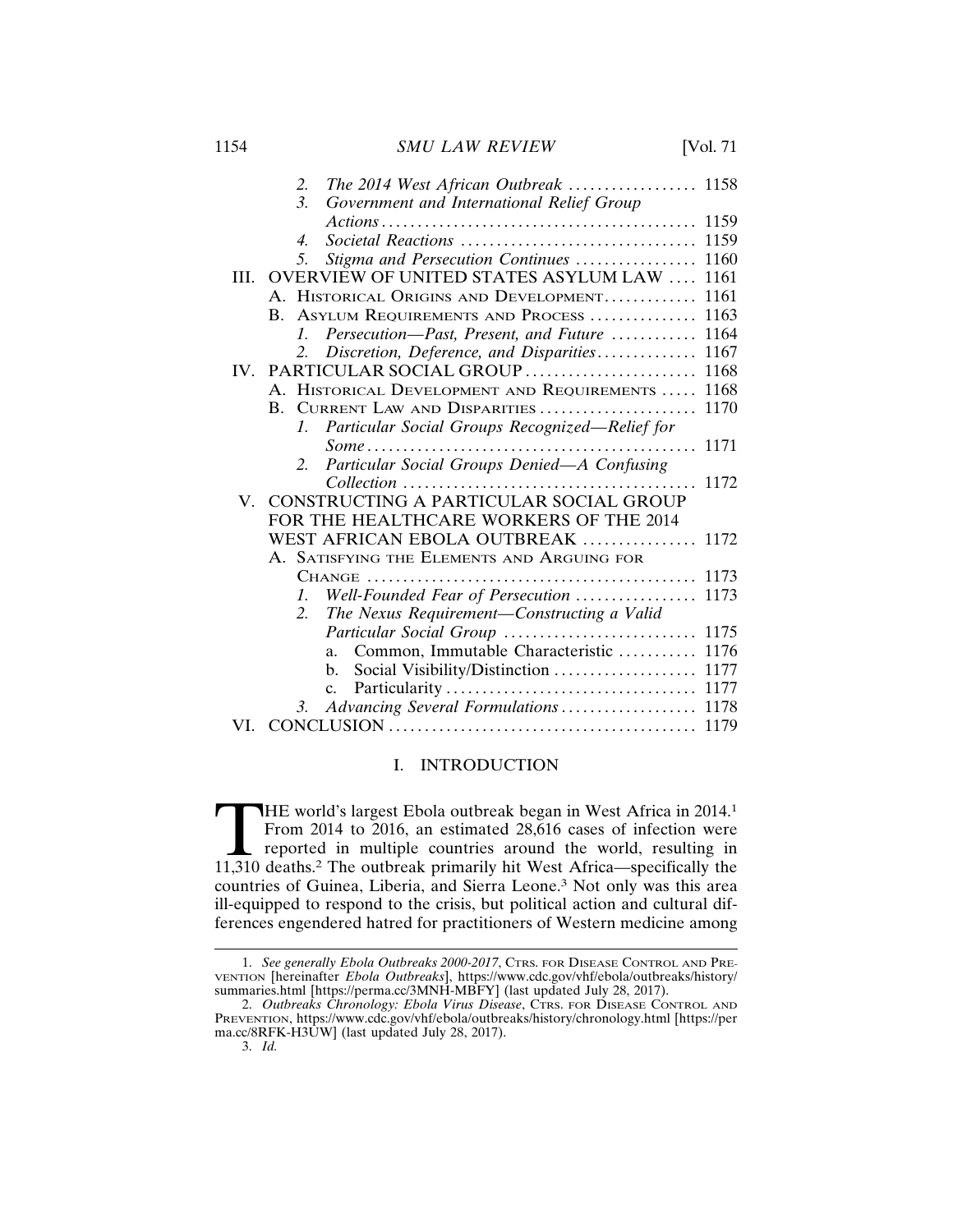West Africans, which lead to widespread violence against local and international healthcare professionals.4 Though the widespread Ebola outbreak ended in  $2016$ ,<sup>5</sup> the stigma remains and has left many local healthcare professionals with no choice but to leave their country.

United States asylum law requires a person seeking asylum to be a refugee who has been persecuted or fears persecution because of "race, religion, nationality, membership in a particular social group, or political opinion."6 Of all protected characteristics, membership in a particular social group has been the least well-defined and most difficult to achieve. Not unlike much of asylum law, Immigration Judge and Board of Immigration Appeals (BIA) decisions regarding particular social group status have varied dramatically over time and each federal court of appeals has interpreted BIA decisions differently.7 Much of the variety in particular social group decisions has been based on the interpretation of requirements for particular social group status, namely (1) social visibility, (2) particularity, and (3) the definition of "past persecution." Because of these difficulties, very few particular social groups are consistently recognized.

This article focuses on these inconsistent asylum decisions, judicial discretion, and a lack of clear interpretive rules as the barriers to the everelusive particular social group status. The lack of consistent decisions has provided a less than reliable precedent for asylum seekers. The changing political climate and the stronghold that political influence plays in asylum decision making and discretion has also prevented asylum for those who may have previously been granted asylum. Additionally, a misguided reliance on State Department-created country conditions information has led to the denial of asylum due to the belief that the persecution has ended. Part II of this article briefly summarizes the historical background of Western African medicine, the 2014 Ebola crisis, and the persecution faced by healthcare workers. Part III introduces the historical background and development of asylum law, analyzes its current application and issues with inconsistency, defining its requirements, discretion, and political influence. Part IV introduces and critiques the development of the particular social group in U.S. asylum in comparison to international asylum law, its requirements, and its often-inconsistent rulings. Part V constructs a particular social group for Ebola crisis healthcare workers

<sup>4.</sup> Terrence McCoy, *Why the Brutal Murder of Several Ebola Workers May Hint at More Violence to Come*, WASH. POST: MORNING MIX (Sept. 19, 2014), https://www.washingtonpost.com/news/morning-mix/wp/2014/09/19/why-the-brutal-murder-of-eight-ebolaworkers-may-hint-at-more-violence-to-come/?utm\_term=.164eac174661.

<sup>5.</sup> *Ebola Outbreaks*, *supra* note 1; *see also* ACAPS, EBOLA OUTBREAK IN WEST AF-RICA: CHALLENGES TO THE REINTEGRATION OF AFFECTED GROUPS INTO COMMUNITIES 1 (Nov. 11, 2015).

<sup>6. 8</sup> U.S.C. § 1101(a)(42) (2012).

<sup>7.</sup> *Particular Social Group Practice Advisory: Applying for Asylum After* Matter of M-E-V-G- *and* Matter of W-G-R, NAT'L IMMIGRANT JUST. CTR. 2 (Jan. 2016) [hereinafter *Applying for Asylum*], https://www.immigrantjustice.org/sites/immigrantjustice.org/files/ PSG%20Practice%20Advisory%20and%20Appendices-Final-1.22.16.pdf [https://perma .cc/FV83-24C8].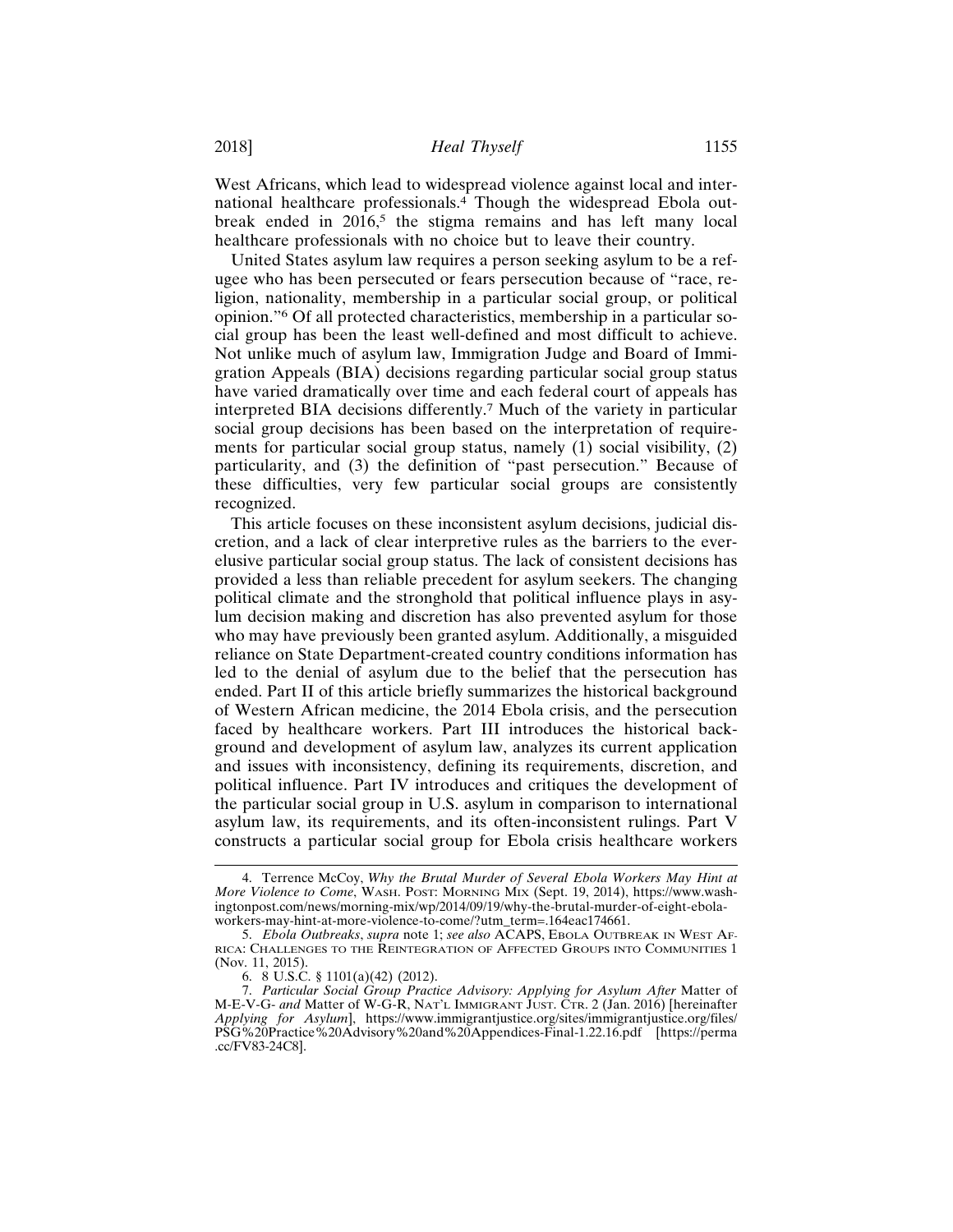using current standards and suggests that the inconsistencies of asylum law and particular social group determinations be remedied by following international precedent, ridding judicial discretion of political bias, and applying analogous arguments from currently recognized particular social groups.

# II. A BRIEF HISTORY OF WEST AFRICAN HEALTH CARE AND THE 2014 EBOLA CRISIS

# A. HEALTH CARE IN WEST AFRICA AND THE ENDURING DISTRUST OF WESTERN MEDICINE

## *"I often say a great doctor kills more people than a great general."*<sup>8</sup>

In 2004, Western-trained doctors and medical workers were sentenced to death on charges of intentionally infecting Libyan children with H.I.V.9 For years, Africans have feared Western medicine and healthcare providers on the belief that they intentionally administer "deadly agents under the guise of providing health care."10 Well-published events going back to the 1970s have rooted this fear of Western medicine throughout Africa.11 This distrust led to a fear of seeking preventative and curative medicine.12 Many avoid entering hospitals for fear of contracting diseases or being intentionally infected.13 This distrust also encourages the use of traditional medicines and healthcare methods, which lead to the precise results the African community hopes to avoid: the spread of disease, infection, and death.<sup>14</sup>

The World Health Organization (WHO) states that a minimum of 2.5 health workers is necessary for every 1,000 people for healthcare systems to be stable.15 According to WHO, the West African countries of Guinea, Sierra Leone, and Liberia all have a median age of 19 and an overall life expectancy around age fifty.16 The most common causes of death are

14. *Emergencies Preparedness*, *supra* note 13.

15. *Health Workforce Requirements for Universal Health Coverage and the Sustainable Development Goals*, 17 HUMAN RESOURCES FOR HEALTH OBSERVER [WHO] 8, 10 (2016), http://www.who.int/hrh/resources/health-observer17/en/.

16. *Liberia: WHO Statistical Profile*, WHO (Jan. 2015), http://www.who.int/gho/coun tries/lbr.pdf?ua=1 [https://perma.cc/2FGG-RW5U]; *Guinea: WHO Statistical Profile*, WHO

<sup>8.</sup> PETER MCDONALD, THE OXFORD DICTIONARY OF MEDICAL QUOTATIONS 59 (2004) (attributed to Baron Gottfried Wilhelm von Leibnitz, 1646–1716).

<sup>9.</sup> Harriet A. Washington, *Why Africa Fears Western Medicine*, N.Y. TIMES (July 31, 2007), http://www.nytimes.com/2007/07/31/opinion/31washington.html [https://perma.cc/ PE58-QERG].

<sup>10.</sup> *Id.* at ¶ 1.

<sup>11.</sup> *Id.* at ¶ 4.

<sup>12.</sup> *Id.* at ¶¶ 5–6.

<sup>13.</sup> *Attacks on Health Facilities, Staff, Patients: Lack of Monitoring, Protection, Justice Impede Access*, HUM. RTS. WATCH (May 20, 2015, 1:00 AM) [hereinafter *Attacks on Health Facilities*], https://www.hrw.org/news/2015/05/20/attacks-health-facilities-staff-pa tients [https://perma.cc/H7M5-PLA6]; *Emergencies Preparedness, Response: Factors That Contributed to Undetected Spread of the Ebola Virus and Impeded Rapid Containment*, WORLD HEALTH ORGANIZATION [WHO] (Jan. 2015) [hereinafter *Emergencies Preparedness*], http://www.who.int/csr/disease/ebola/one-year-report/factors/en/ [https://perma.cc/ LRA3-4W4P].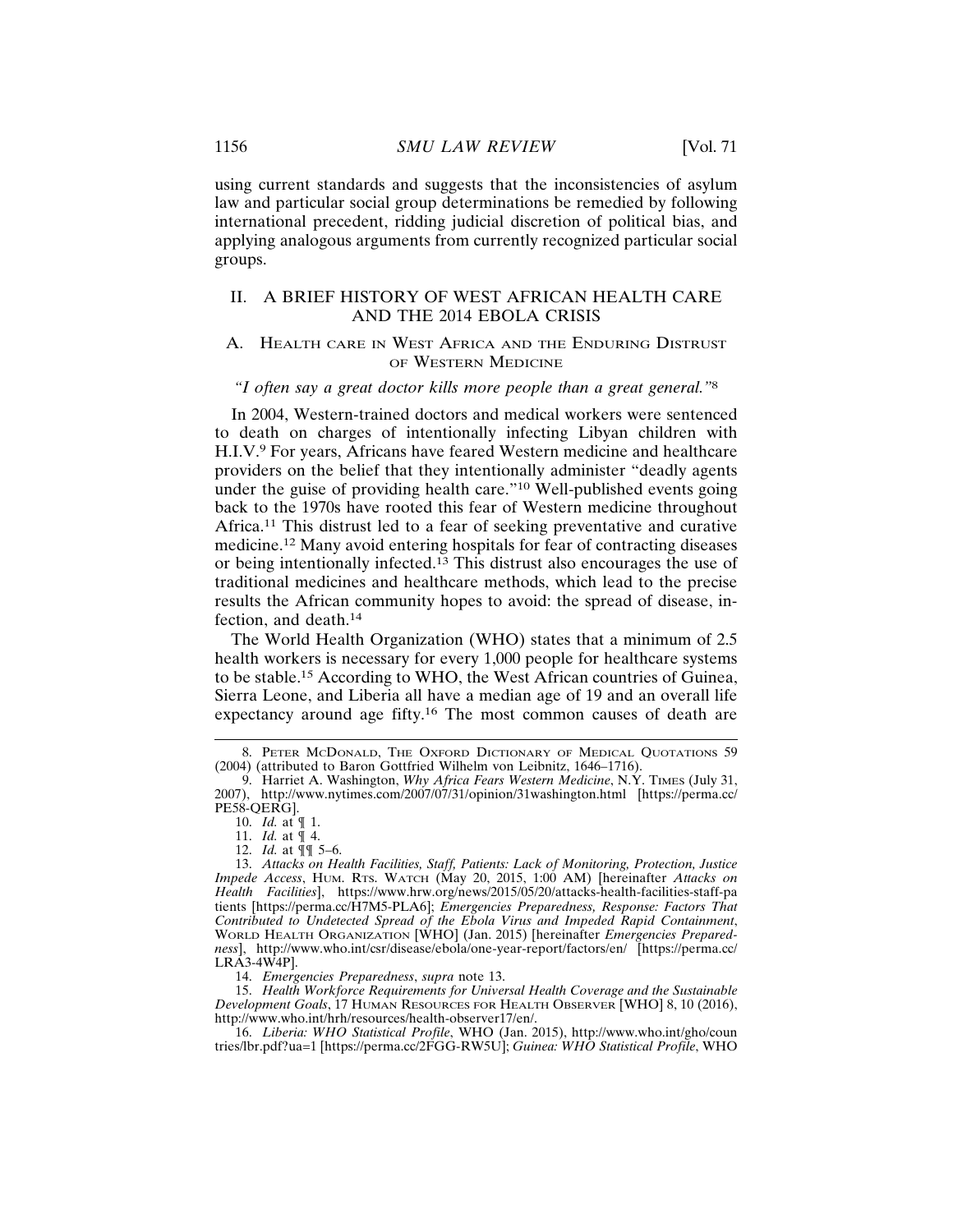lower respiratory infections (i.e., pneumonia or bronchitis), human immunodeficiency virus (H.I.V.), tuberculosis, and malaria, among other infectious diseases.17 Most of these are easily prevented or treated by vaccines, antibiotics, or other medications. However, current WHO health reports state that Guinea, Sierra Leone, and Liberia "have the lowest human development indexes and [are] among the weakest health system infrastructures in the world."18 In each of these countries, the health workforce density was, at most, less than 3.7 healthcare workers per 10,000 people, a dramatic disparity from WHO's minimum.19 World Bank reported one doctor for every 70,000 people in Liberia, every 45,000 in Sierra Leone, and every 10,000 in Guinea—compared to one for every 410 people in the U.S.20 The lack of essential elements in the public health system infrastructure, health workforce, and government funding has often left these countries vulnerable to serious and life-threatening diseases.21 Because of a lack of government resources and trained doctors who choose to stay and practice in their home countries, as well as the cultural background of the community, Western medicine is not widely successful.<sup>22</sup>

## B. THE EBOLA CRISIS OF 2014

### *1. Ebola*

According to the Centers for Disease Control (CDC), Ebola Virus Disease (Ebola) is "a rare and deadly disease" caused by a viral infection, often fatal to humans.23 Ebola was discovered in 1976 near the Ebola River, and four of the five virus strains occur in animal hosts native to Africa.24 Ebola is contracted through direct contact with broken skin or mucous membranes or with blood or bodily fluids of a person who is sick or has died from Ebola.25 One can also contract Ebola through contact with objects contaminated with such bodily fluids, infected animals, and

17. *See supra* note 16.

21. *Id.*

24. *About Ebola*, *supra* note 23.

25. *Id.*

<sup>(</sup>Jan. 2015), http://www.who.int/gho/countries/gin.pdf?ua=1 [https://perma.cc/ZWA8- QMN9]; *Sierra Leone: WHO Statistical Profile*, WHO (Jan. 2015), http://www.who.int/gho/ countries/sle.pdf?ua=1 [https://perma.cc/36N4-BF5S].

<sup>18.</sup> Haitham Shoman et al., *The Link Between the West African Ebola Outbreak and Health Systems in Guinea, Liberia and Sierra Leone: A Systematic Review*, 13 GLOBALIZA-TION AND HEALTH 1, 2 (Jan. 4, 2017), http://doi.org/10.1186/s12992-016-0224-2 [https://per ma.cc/UYK7-LNSU].

<sup>19.</sup> *See id.*

<sup>20.</sup> Nassos Stylianou, *How World's Worst Ebola Outbreak Began with One Boy's Death*, BBC NEWS (Nov. 27, 2014, 12:32 AM), http://www.bbc.com/news/world-africa-30199004 [https://perma.cc/HV62-THLY].

<sup>22.</sup> *Emergencies Preparedness*, *supra* note 13.

<sup>23.</sup> *About Ebola Virus Disease*, CTRS. FOR DISEASE CONTROL & PREVENTION [hereinafter *About Ebola*], https://www.cdc.gov/vhf/ebola/about.html [https://perma.cc/C9F2- T4F8] (last updated Dec. 27, 2017); *see also Ebola Virus Disease,* WHO [hereinafter *Ebola Virus Disease*], http://www.who.int/mediacentre/factsheets/fs103/en/ [https://perma.cc/ G5PR-SZGX] (last updated Jan. 2018).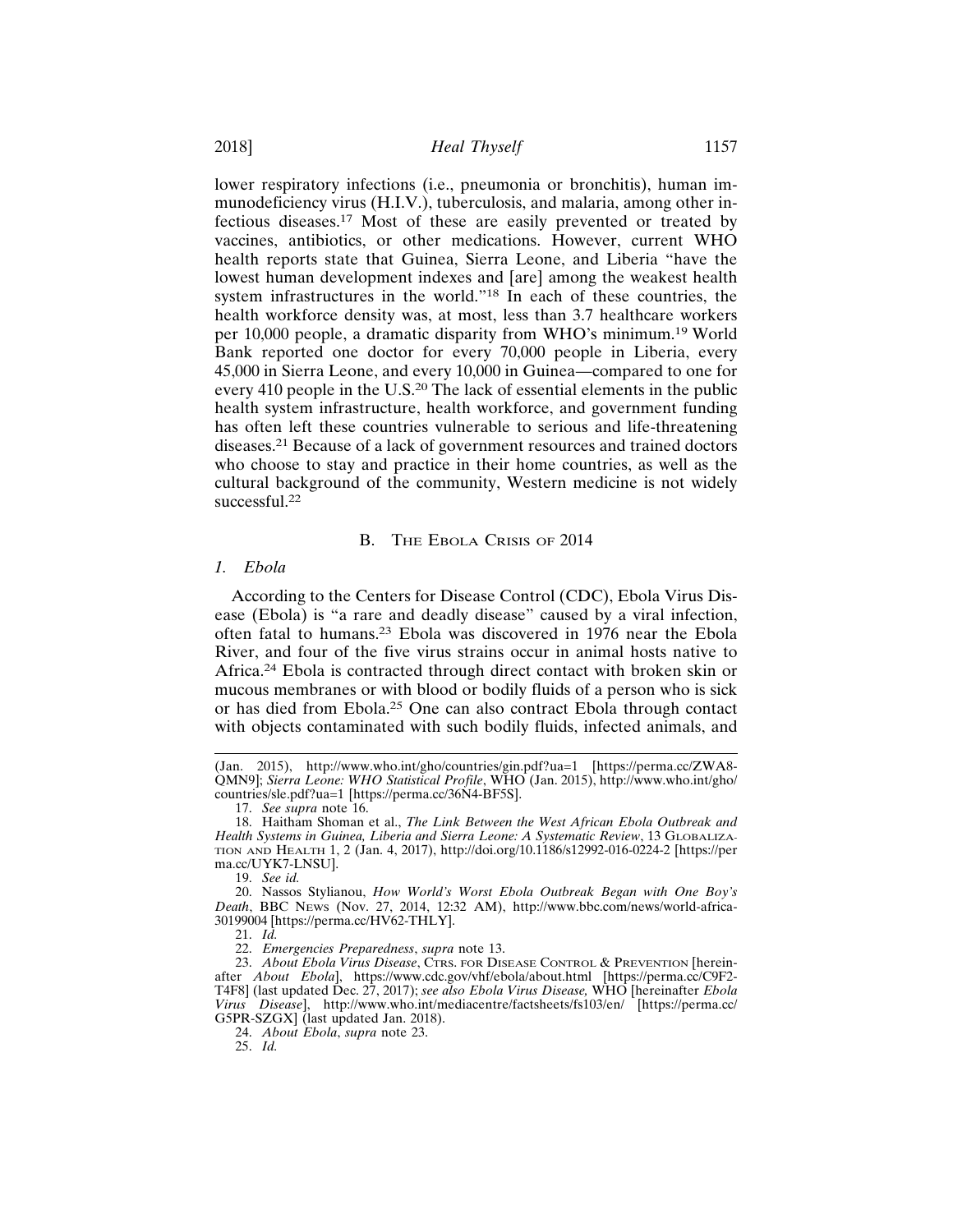possibly through unprotected sex.26 Symptoms of Ebola include fever, severe headache, muscle pain, weakness, fatigue, diarrhea, vomiting, abdominal pain, and unexpected internal and external bleeding.27 Humans are not infectious until they develop symptoms, which appear within two to twenty-one days after exposure.28 Diagnosis must be done through careful laboratory testing to prevent transmission by healthcare professionals who can distinguish the symptoms from similar infectious diseases that plague West Africa, such as malaria and typhus.<sup>29</sup>

Since Ebola is a virus, there are no antibiotics that can treat it.<sup>30</sup> Additionally, unlike influenza or H.I.V., there are no FDA approved vaccines or antivirals available to treat Ebola.<sup>31</sup> Therefore, recovery depends on supportive care, provided in a sterile and reactive hospital setting to prevent further infection, and the patient's own immune response.32 The average fatality rate of Ebola is 50%.33 Both the CDC and WHO agree that preventing Ebola infection and transmission relies on maintaining careful hygiene; avoiding contact with the infected and items they have come in contact with; avoiding funeral or burial rituals that require the handling of a body; and raising awareness of symptoms, risk factors, and protective measures through community engagement.<sup>34</sup>

## *2. The 2014 West African Outbreak*

The 2014 West African Ebola outbreak was the largest in history.35 The outbreak "killed five times more than all other known [ ] outbreaks combined" and was the deadliest since its discovery.<sup>36</sup> The outbreak started in December 2013 when a two-year-old in Guinea contracted Ebola and died, spreading the disease to his family and his village.37 It lasted until

32. *Id.*

33. *Ebola Virus Disease*, *supra* note 23.

35. *Ebola Outbreaks*, *supra* note 1.

<sup>26.</sup> *Id.*

<sup>27.</sup> *Signs and Symptoms*, CTRS. FOR DISEASE CONTROL & PREVENTION, https://www .cdc.gov/vhf/ebola/symptoms/index.html [https://perma.cc/PX5K-LS4T] (last updated Nov. 2, 2014).

<sup>28.</sup> *Id.*

<sup>29.</sup> *Id.*

<sup>30.</sup> *Be Antibiotics Aware: Smart Use, Best Care*, CTRS. FOR DISEASE CONTROL & PRE-VENTION, www.cdc.gov/features/antibioticuse/index.html [https://perma.cc/C4AB-T4FV] (last updated Dec. 15, 2017).

<sup>31.</sup> *Treatment*, CTRS. FOR DISEASE CONTROL & PREVENTION, https://www.cdc.gov/vhf/ ebola/treatment/index.html [https://perma.cc/Y7N9-9RFQ] (last updated July 22, 2015).

<sup>34.</sup> *Prevention*, CTRS. FOR DISEASE CONTROL & PREVENTION, https://www.cdc.gov/ vhf/ebola/prevention/index.html [https://perma.cc/L92N-WPJX] (last updated July 22, 2015); *Ebola Virus Disease*, *supra* note 23.

<sup>36.</sup> *Ebola: Mapping the Outbreak*, BBC NEWS (Jan. 14, 2016) [hereinafter *Mapping the Outbreak*], http://www.bbc.com/news/world-africa-28755033 [https://perma.cc/3E9G-L4BG].

<sup>37.</sup> Holly Yan & Esprit Smith, *Ebola: Who is Patient Zero? Disease Traced Back to 2- Year-Old in Guinea*, CNN (Jan. 21, 2015, 6:40 PM), www.cnn.com/2014/10/28/health/ebolapatient-zero/index.html [https://perma.cc/7VV3-FP8X].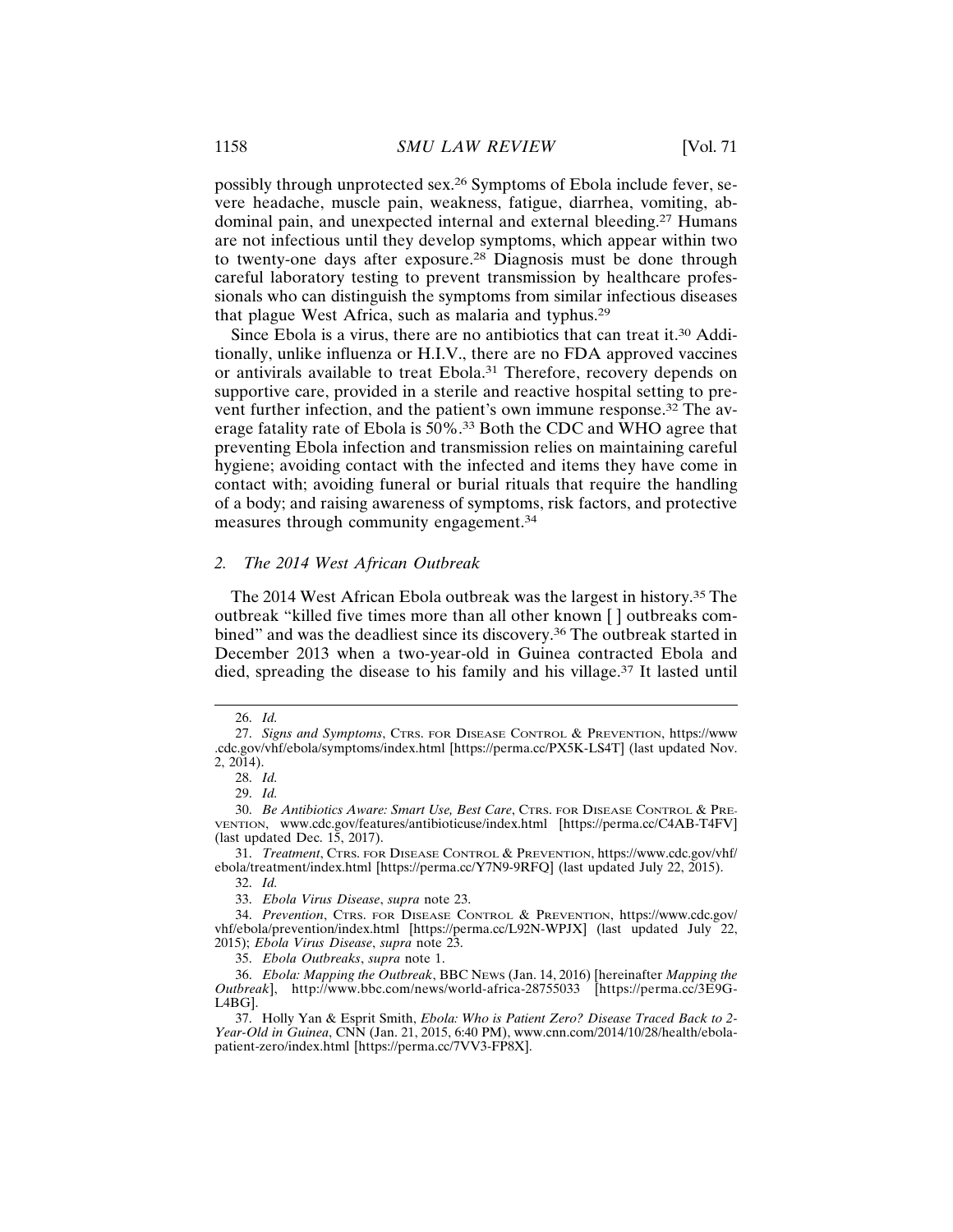2016 when the last cases in three particular countries were reported.<sup>38</sup> The epidemic perpetuated further issues with local healthcare systems, education, and the economy.39 Ebola spread easily throughout communities in West Africa because of damage to public health infrastructure, poor transportation and communication systems, a porous local and international border, and cultural beliefs.40 Urban centers also played a role in transmission, most notably in Sierra Leone.<sup>41</sup>

#### *3. Government and International Relief Group Actions*

In response to the crisis, West African governments passed laws closing the borders, quarantining areas of the country, reducing access to health care, and subjecting those who treated themselves at home or buried loved ones to face legal consequences.<sup>42</sup> Multiple international relief organizations dispatched healthcare and aid workers to combat the disease, educate the community, and raise awareness.43 Many international human rights organizations have considered the actions of the West African governments to be violations of human rights. These heavy restrictions also bred fear and resentment in the affected communities.<sup>44</sup>

#### *4. Societal Reactions*

Efforts by local governments and international health organizations to control Ebola and educate the community were hindered by the resistance from local communities, who have a history of suspicion towards outside intervention.45 West Africans, who lacked much understanding of the virus, feared that the government and the West had introduced this disease into their communities.46 People refused to go to the hospital,

42. *Id.*; Monica Mark, *West African Countries Announce New Measures to Stop Ebola Spread*, THE GUARDIAN (July 28, 2014, 14:41), https://www.theguardian.com/science/2014/ jul/28/west-africa-measures-stop-ebola-spread [https://perma.cc/7P3F-J6NG].

43. *Ebola*, DRS. WITHOUT BORDERS, http://www.doctorswithoutborders.org/our-work/ medical-issues/ebola; *Ebola Virus Disease*, WHO, http://www.who.int/mediacentre/fact sheets/fs103/en/ [https://perma.cc/3JME-DZE8] (last updated Jan. 2018).

44. Monica Mark, *West African Countries Announce New Measures to Stop Ebola Spread*, THE GUARDIAN (July 28, 2014, 2:41 PM), https://www.theguardian.com/science/ 2014/jul/28/west-africa-measures-stop-ebola-spread [https://perma.cc/7P3F-J6NG].

45. Nassos Stylianou, *How World's Worst Ebola Outbreak Began with One Boy's Death*, BBC NEWS (Nov. 27, 2014), http://www.bbc.com/news/world-africa-30199004 [https://perma.cc/HV62-THLY].

<sup>38.</sup> *Situation Report: Ebola Virus Disease*, WHO (Jun. 10, 2016), http://apps.who.int/ iris/bitstream/10665/208883/1/ebolasitrep\_10Jun2016\_eng.pdf?ua=1; *Ebola: Mapping the Outbreak*, *supra* note 36.

<sup>39.</sup> *See West Africa: Respect Rights in Ebola Response*, HUM. RTS. WATCH (Sept. 15, 2014, 9:59 AM), https://www.hrw.org/news/2014/09/15/west-africa-respect-rights-ebola-re sponse [https://perma.cc/NCC8-BYWM].

<sup>40.</sup> *See Emergencies Preparedness*, *supra* note 13.

<sup>41.</sup> *See Ebola Crisis: Sierra Leone Law Makes Hiding Patients Illegal*, BBC NEWS (Aug. 23, 2014) [hereinafter *Ebola Crisis: Sierra Leone*], http://www.bbc.com/news/worldafrica-28914791 [https://perma.cc/YN4L-2ZB5].

<sup>46.</sup> *See* AMNESTY INT'L, AMNESTY INTERNATIONAL REPORT 2015/16: THE STATE OF THE WORLD'S HUMAN RIGHTS 319 (2016).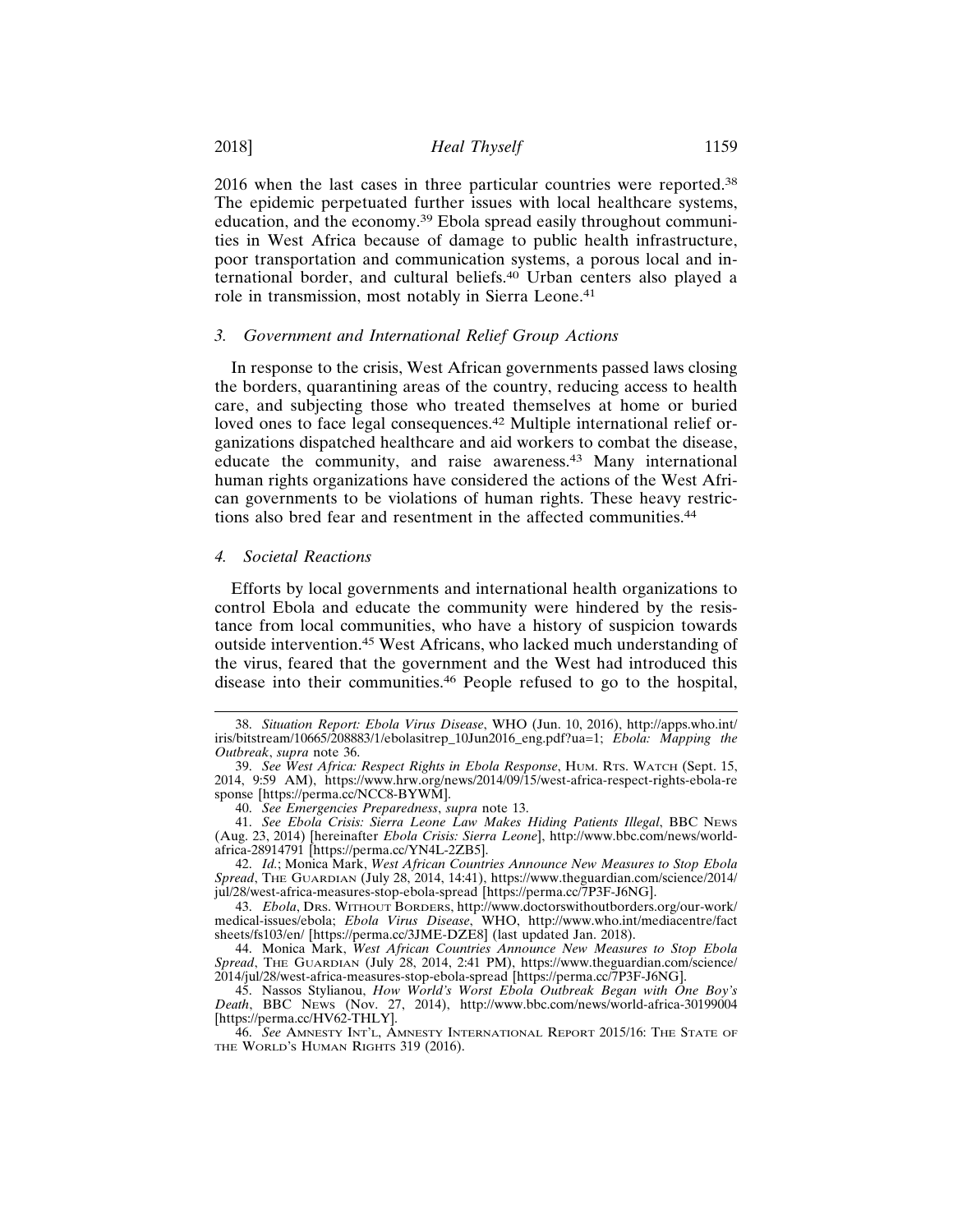preferring at-home treatment.47 This fear only made access to healthcare even worse.<sup>48</sup>

Violence against Western healthcare workers, hospitals, and health organization workers started during the crisis.49 International healthcare workers, local hospitals and staff, and those responsible for burying the dead were all targeted for violence.50 In Guinea, doctors and aides from Doctors Without Borders/Médecins Sans Frontières were met at the edge of a community by men with machetes and guns.<sup>51</sup> They were later found dead, having been dragged off the road and killed.<sup>52</sup> In Sierra Leone, a hospital was surrounded by an angry mob who threatened to burn it down and remove the patients. In Liberia, armed men attacked a quarantine clinic, which led to the escape of thirty patients and looting of infected items from the clinic.53 Hospitals and clinics were attacked and avoided.54 Regardless of a doctor or nurse's duty to care for the ill, the stigma and violence caused many to leave work—especially the fear of retributive violence from the families of the deceased.

#### *5. Stigma and Persecution Continue*

*"Where there's a doctor it is always a bad sign. Even when they are not doing the killing themselves it means a death is close . . . ."*<sup>55</sup>

According to the U.S. State Department Reports for 2015 and 2016, stigma and discrimination against Ebola survivors and medical responders still remains.56 WHO has created a project in Sierra Leone to rebuild

50. Terrence McCoy, *Why the Brutal Murder of Several Ebola Workers May Hint at More Violence to Come*, WASH. POST (Sept. 19, 2014), https://www.washingtonpost.com/ news/morning-mix/wp/2014/09/19/why-the-brutal-murder-of-eight-ebola-workers-mayhint-at-more-violence-to-come/?utm\_term=.a85dc6fc1020 [perma.cc/TZ99-9CWN]; Jacque Wilson, *8 Killed in Guinea Town Over Ebola Fears*, CNN (Sept. 19, 2015, 3:18 PM), http:// www.cnn.com/2014/09/19/health/ebola-guinea-killing/index.html [perma.cc/3KAZ-WK6M].

51. Wilson, *supra* note 50.

52. *Id.*

53. *Attacks on Health Facilities*, *supra* note 13.

54. *Report: Armed Men Attack Liberia Ebola Clinic, Freeing Patients*, CBS NEWS (Aug. 17, 2014, 3:45 PM) [hereinafter *Armed Men Attack*], https://www.cbsnews.com/news/ report-armed-men-attack-liberia-ebola-clinic-freeing-patients/ [http://perma.cc/V4UX-NSUY].

55. MARGARET ATWOOD, ALIAS GRACE 27 (1996).

56. U.S. Dep't of State, Bureau of Democracy, H.R. and Lab., Country Reports for Human Rights Practices for 2015: Guinea 27 (2015); U.S. Dep't of State, Bureau of Democracy, H.R. and Lab., Country Reports for Human Rights Practices for 2015: Liberia 23 (2015); U.S. Dep't of State, Bureau of Democracy, H.R. and Lab., Country Reports for Human Rights Practices for 2015: Sierra Leone 12 (2015); U.S. Dep't of State, Bureau of Democracy, H.R. and Lab., Country Reports for Human Rights Practices for 2016: Guinea

<sup>47.</sup> *Ebola Crisis: Sierra Leone*, *supra* note 41; Monica Mark, *West African Countries Announce New Measures to Stop Ebola Spread*, THE GUARDIAN (Jul. 28, 2014, 2:41 PM), https://www.theguardian.com/science/2014/jul/28/west-africa-measures-stop-ebola-spread [https://perma.cc/7P3F-J6NG].

<sup>48.</sup> Mark, *supra* note 47.

<sup>49.</sup> Adam Nossiter, *Fear of Ebola Breeds a Terror of Physicians*, N.Y. TIMES (July 17, 2014), https://www.nytimes.com/2014/07/28/world/africa/ebola-epidemic-west-africa-guinea .html?mcubz=3 [http://perma.cc/3TEW-DTZ5]; *Attacks on Health Facilities*, *supra* note 13.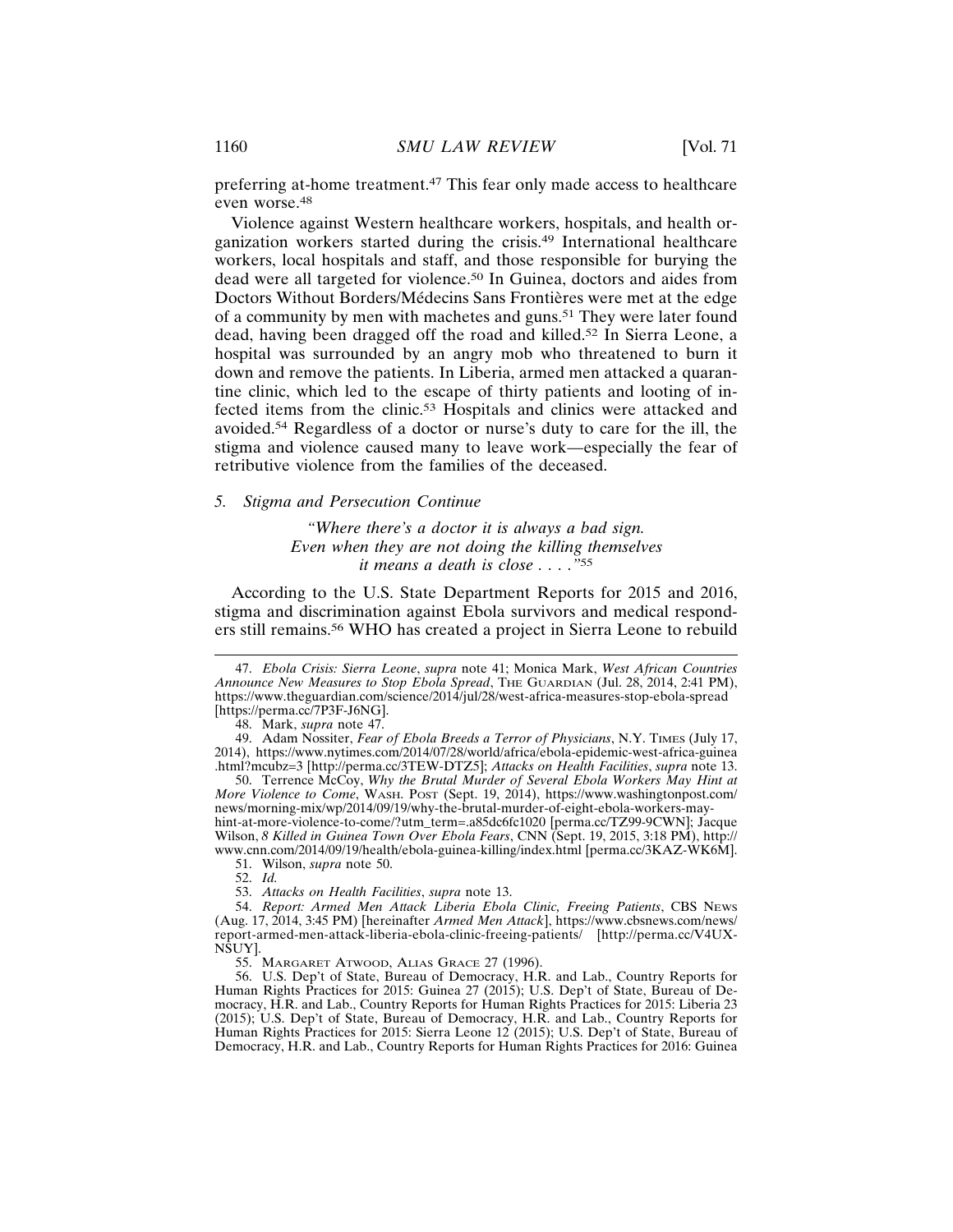trust within communities towards this affected group.57 It also continues to focus on disease and prevention education.58 Regardless of these continuing efforts, West African healthcare providers have arrived in the United States seeking asylum from the violence and stigma.

# III. OVERVIEW OF UNITED STATES ASYLUM LAW

### A. HISTORICAL ORIGINS AND DEVELOPMENT

The origin of United States asylum law traces back to the founding and settling of the country by immigrants, as well as the belief in the "American Dream."59 Starting in 1875, the government began to enact immigration restrictions, but statutes were explicitly adopted for refugees at the end of World War II.60 World War II forced the United States to reevaluate its immigration system, due to its failure to provide a solution for many fleeing fascist European regimes.<sup>61</sup> This led to an era of liberal immigration policy, which was more responsive to the victims of oppression.62 In 1950 the office of the United Nations High Commissioner for Refugees (UNHCR) was created to help World War II refugees.<sup>63</sup>

In 1952, Congress created a specific statutory provision, the Immigration and Nationality Act of 1952 (INA), that gave the Attorney General the authority to withhold deportation of an alien if the alien would be subject to physical persecution.<sup>64</sup> From the 1950s to 1980, foreign policy openly dominated asylum determinations, and refugees fleeing Communist countries were favored.65 This would not be the first or the last time that foreign policy would play a role in the refugee determination process. In 1968, the U.S. became a party to the United Nations Protocol Relating to the Status of Refugees (Protocol), which bound the U.S. to the provisions of the United Nations Convention Relating to the Status of Refugees (Convention).<sup>66</sup> The Protocol is an international treaty embodying the essential provisions of the 1951 Refugee Convention.67 The Convention adopted a general definition of the term "refugee" to end the

57. ACAPS, *supra* note 5, at 1, 3–6.

58. *Id.*

59. Maureen O'Connor Hurley, *The Asylum Process: Past, Present, and Future*, 26 NEW ENG. L. REV. 995, 1000 (1992).

60. *Id.*

61. *Id.* at 1001–02.

62. *Id.*

63. *History of UNHCR*, UNHCR, http://www.unhcr.org/en-us/history-of-unhcr.html [https://perma.cc/6R7Z-XKSS] (last visited Sept. 29, 2018).

64. Immigration and Nationality Act, ch. 477, § 243(h), 66 Stat. 163, 214 (1952) (codified as amended at 8 U.S.C. §§ 1101–1524 (2012)).

65. O'Connor Hurley, *supra* note 59, at 1005–06.

66. *Id.* at 1006–08.

67. Anthony Asuncion, INS v. Cardoza-Fonseca*: Establishment of a More Liberal Asylum Standard*, 37 AM. U. L. REV. 915, 922–23 (1988).

<sup>25 (2016);</sup> U.S. Dep't of State, Bureau of Democracy, H.R. and Lab., Country Reports for Human Rights Practices for 2016: Liberia 28 (2016); U.S. Dep't of State, Bureau of Democracy, H.R. and Lab., Country Reports for Human Rights Practices for 2016: Sierra Leone 12 (2016).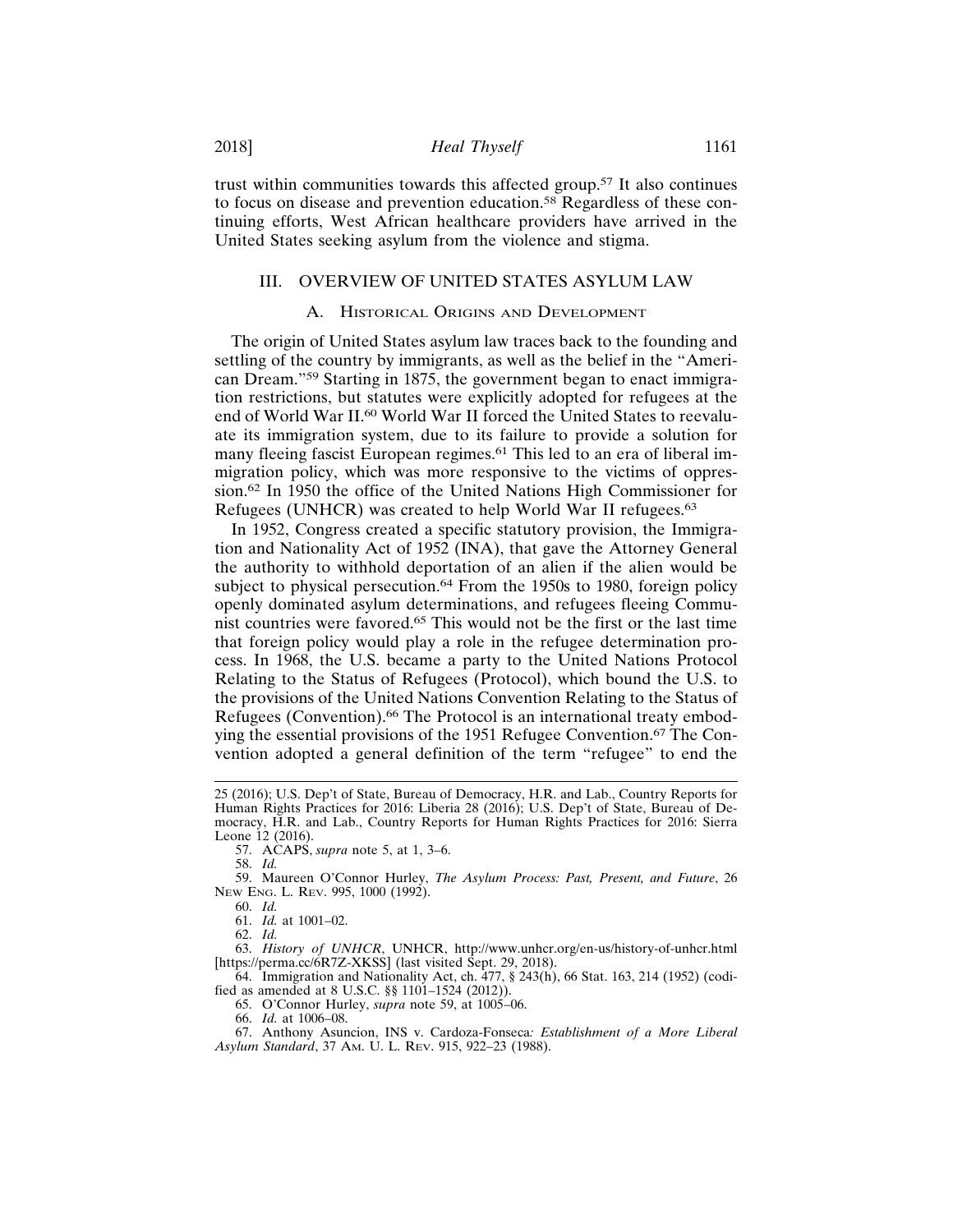practice of distinguishing between aliens on the basis of their national origin.68 This prohibited the use of politics, race, convenience, or any of many other conceivable considerations to justify distinguishing among aliens facing objectively similar threats.69 Additionally, the Protocol adopted a definition of "persecution" as a "threat to one's life or freedom" and allowed a refugee to apply for asylum if he originally fled his country because of persecution or if he is unable to return because persecution has arisen since his departure.70 In its Handbook on Procedures and Criteria for Determining Refugee Status, the UNHCR states its humanitarian principle as:

[A] person who–or whose family–has suffered under atrocious forms of persecution should not be expected to repatriate. Even though there may have been a change of regime in his country, this may not always produce a complete change in the attitude of the population, nor, in view of his past experiences, in the mind of the refugee.<sup>71</sup>

This created a refugee status based on the idea of past persecution.<sup>72</sup>

Congress made no changes to conform to these Conventions, and domestic policy continued to be inconsistent with international law until Congress forced compliance with the Protocol when it passed the Refugee Act of 1980.73 The Refugee Act of 1980 clearly defined the process for asylum in the United States.74 To apply for asylum, the person must qualify as a refugee and be present in the United States or at the border seeking entry.<sup>75</sup> Prior to the Refugee Act, the word "asylum" never appeared in U.S. immigration laws, and the definition of "refugee" did not match the UN Protocol definition.76 The Refugee Act finally incorporated international law standards and created a uniform process for resolving asylum claims.77 Immigration and Naturalization Service (INS), the BIA, and federal courts of appeals play key roles in the asylum process because they determine which applicants are eligible for asylum status.78 The enactment of the Refugee Act furthered the "long held perception of the United States as a haven for refugees escaping oppression."<sup>79</sup>

78. Pirie, *supra* note 68, at 188.

<sup>68.</sup> Sophie H. Pirie, *The Need for a Codified Definition of Persecution in United States Refugee Law*, 39 STAN. L. REV. 187, 196 (1988).

<sup>69.</sup> *Id.*

<sup>70.</sup> Asuncion, *supra* note 67, at 923.

<sup>71.</sup> Rebecca H. Gutner, *A Neglected Alternative: Toward a Workable Standard for Implementing Humanitarian Asylum*, 39 COLUM. J.L. & SOC. PROBS. 413, 417–18 (2006).

<sup>72.</sup> *Id.* at 417.

<sup>73.</sup> Asuncion, *supra* note 67, at 924–25.

<sup>74.</sup> *Id.* at 925.

<sup>75.</sup> *Id.*

<sup>76.</sup> *Id.* at 927.

<sup>77.</sup> *Id.* at 925.

<sup>79.</sup> Asuncion, *supra* note 67, at 926.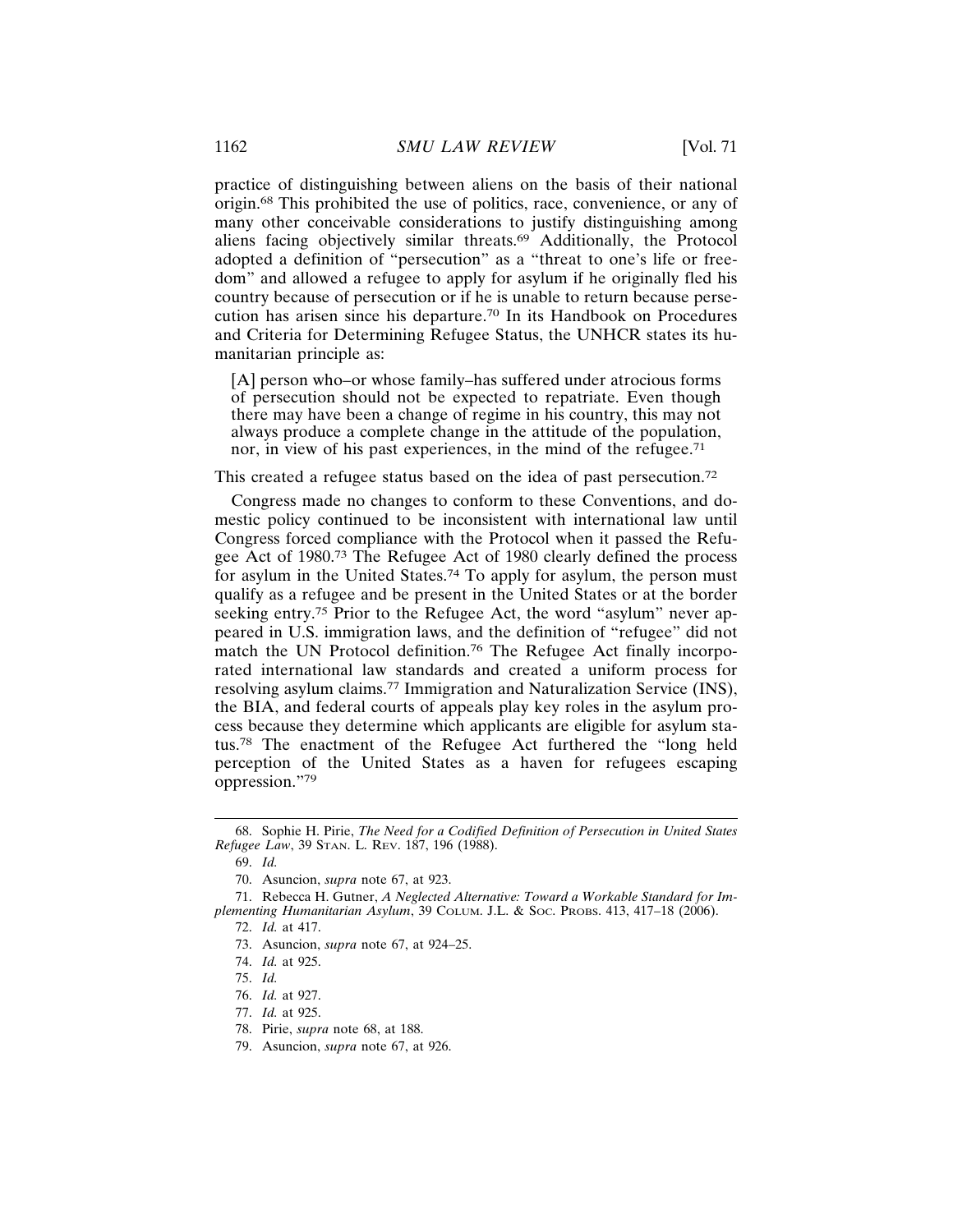#### B. ASYLUM REQUIREMENTS AND PROCESS

Any alien who is physically present in the U.S. or at the U.S. border may apply for asylum.<sup>80</sup> This excludes aliens who may be removed to a "safe third country"81 or those from countries where the circumstances have changed.82 This also excludes those who themselves persecuted any person on account of the protected characteristics, those convicted of a particularly serious crime, or a serious non-political crime.83 To be eligible for asylum, the alien must meet the definition of refugee.<sup>84</sup> A refugee is:

[A]ny person who is outside any country of such person's nationality . . . and who is unable or unwilling to return to, and is unable or unwilling to avail himself or herself of the protection of, that country because of persecution or a well-founded fear of persecution on account of race, religion, nationality, membership in a particular social group, or political opinion.<sup>85</sup>

The purpose of the definition was to "give statutory meaning to our national commitment to human rights and humanitarian concerns" by broadly defining the term and making it permissive.<sup>86</sup> The burden of proof is on the applicant to establish her status as a refugee by establishing that race, religion, nationality, membership in a particular social group, or political opinion was or will be the central reason for her persecution.87 This can be accomplished through her own testimony, which is persuasive and refers to specific facts sufficient to demonstrate she is a refugee, but may require corroboration, provided by the applicant if reasonably possible, if the trier of fact doubts the credibility of the applicant.88 The trier of fact may also rely on material provided by the State Department, such as annual Country Reports, USCIS offices, or other credible sources, such as international organizations, private voluntary agencies, news organizations, or academic institutions.<sup>89</sup> Credibility is determined by the totality of the circumstances and is entirely up to the discretion of the trier of fact.<sup>90</sup>

The requirements for asylum eligibility thus break down in the following steps: (i) demonstrating a well-founded fear of persecution, (ii) a "but for" nexus between that persecution and a protected asylum ground, and (iii) a lack of state protection, defined as either an inability or unwilling-

84. 8 U.S.C. §1101(a)(42) (2012).

<sup>80. 8</sup> U.S.C. § 1158(a)(1) (2012).

<sup>81.</sup> *Id.* § 1158(a)(2)(A).

<sup>82.</sup> *Id.* § 1158(a)(2)(D).

<sup>83.</sup> *Id.* §§ 1158(b)(2)(A)(i)–(iv).

<sup>85.</sup> *Id.*

<sup>86.</sup> Wendy B. Davis & Angela D. Atchue, *No Physical Harm, No Asylum: Denying a Safe Haven for Refugees*, 5 TEX. F. ON C.L. & C.R. 81, 81 (2000) (citation omitted).

<sup>87. 8</sup> U.S.C. § 1158(b)(1)(B)(i).

<sup>88.</sup> *Id.* § 1158(b)(1)(B)(ii).

<sup>89. 8</sup> C.F.R. § 208.12(a) (2017).

<sup>90. 8</sup> U.S.C. § 1158(b)(1)(B)(iii).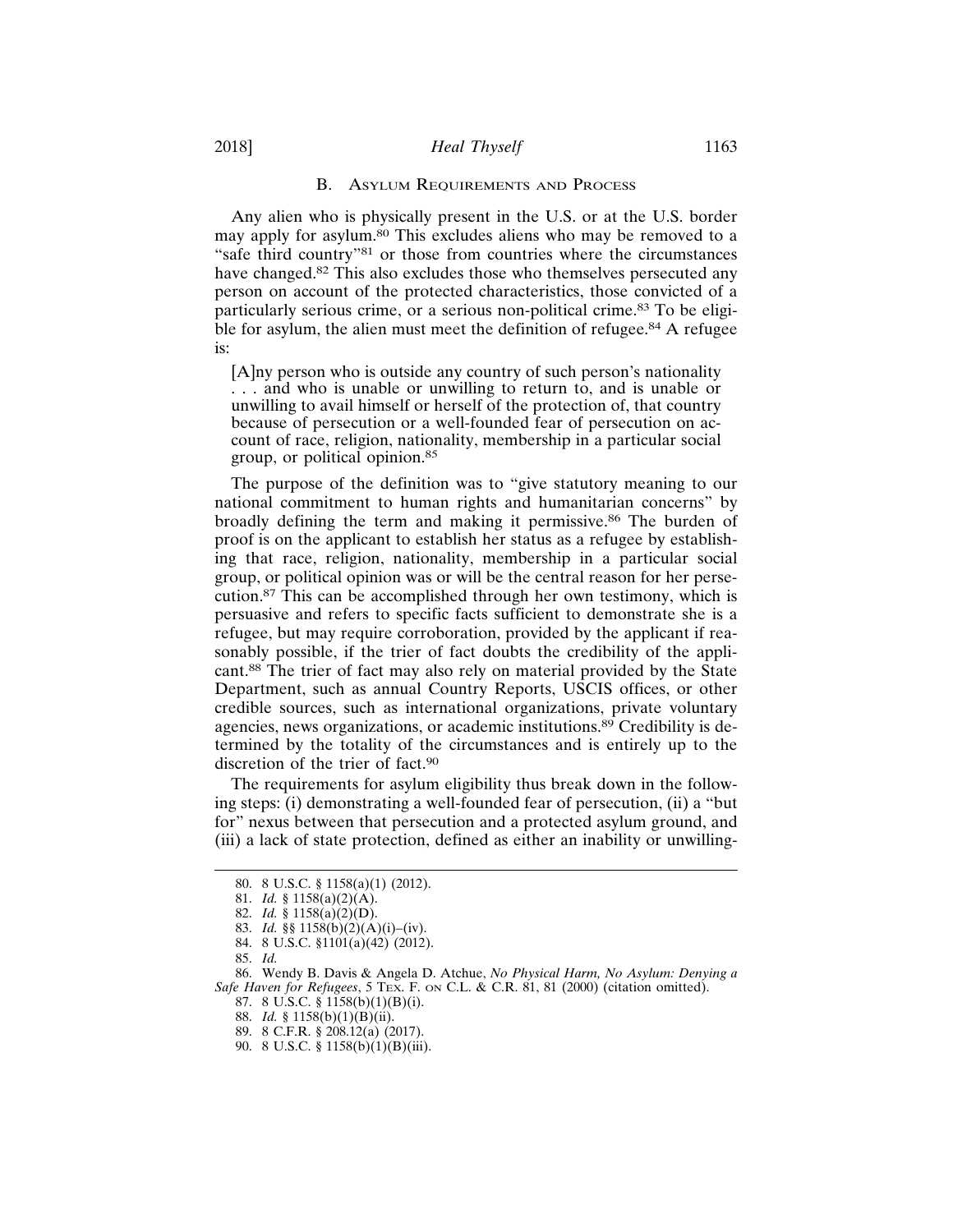ness of the state to protect the asylum group.<sup>91</sup> "The applicant may qualify as a refugee either because . . . she has suffered past persecution or because she has a well-founded fear of future persecution."92 Courts have struggled to define the standards for "well-founded fear" and "persecution" as neither is defined by statute or regulation.93 Additionally, while nearly all protected asylum grounds have an obvious meaning, membership in a particular social group is the least well-defined and has the most disparity among its decisions. The following sub-section discusses the confusion surrounding the well-founded fear of persecution requirement, as well as the troubling effects of discretion and appellate deference, before tackling the ever-changing development of particular social group determinations in Section V.

## *1. Persecution—Past, Present, and Future*

Persecution, though the "fundamental concept at the core of the refugee definition,"94 was never defined by the INA, regulations, or the UNHCR Convention or Protocol.95 Therefore, the duty to define this term has been left to the BIA and the federal courts of appeals.<sup>96</sup> Though this creates a lenient and permissive definition of persecution, it leads to uncertainty in asylum decisions. Even the U.S. Supreme Court has noted that a "more comprehensive definition of persecution would be beneficial."97 This leads to the enduring questions of what is persecution and how much is enough. "If persecution is at the core of refugee protection, then harm is at the core of persecution."98 Therefore, harm is important but is considered on a case by case basis. The harm required for persecution includes both the tangible and intangible, though the tangible is often deemed more worthy and leads to a granting of asylum more often than the intangible.99 Additionally, a single incident may sometimes be enough to satisfy the requirements of persecution, and at other times it may not.

The U.N. High Commissioner noted that while there is no universal definition of persecution, "a threat to life or freedom on account of [the protected grounds] *is always persecution*. Other serious violations of human rights for the same reasons would also constitute persecution."<sup>100</sup> Regulations declare that an asylum applicant may qualify as a refugee if she has suffered past persecution or has a well-founded fear of persecu-

<sup>91.</sup> Jillian Blake, *Getting to Group Under U.S. Asylum Law*, 90 NOTRE DAME L. REV. ONLINE 167, 168 (2015).

<sup>92. 8</sup> C.F.R. § 208.13(b).

<sup>93. 8</sup> U.S.C. §1101(a)(42)(A) (2012).

<sup>94.</sup> Scott Rempell, *Defining Persecution*, 2013 UTAH L. REV. 283, 283 (2013).

<sup>95.</sup> A. Roman Boed, *Past Persecution Standard for Asylum Eligibility in the Seventh Circuit: Bygones are Bygones*, 43 DEPAUL L. REV. 147, 157 (1993).

<sup>96.</sup> Rempell, *supra* note 94, at 283–84.

<sup>97.</sup> *Id.* at 286.

<sup>98.</sup> *Id.* at 292.

<sup>99.</sup> *Id.*

<sup>100.</sup> Boed, *supra* note 95, at 175 (emphasis added).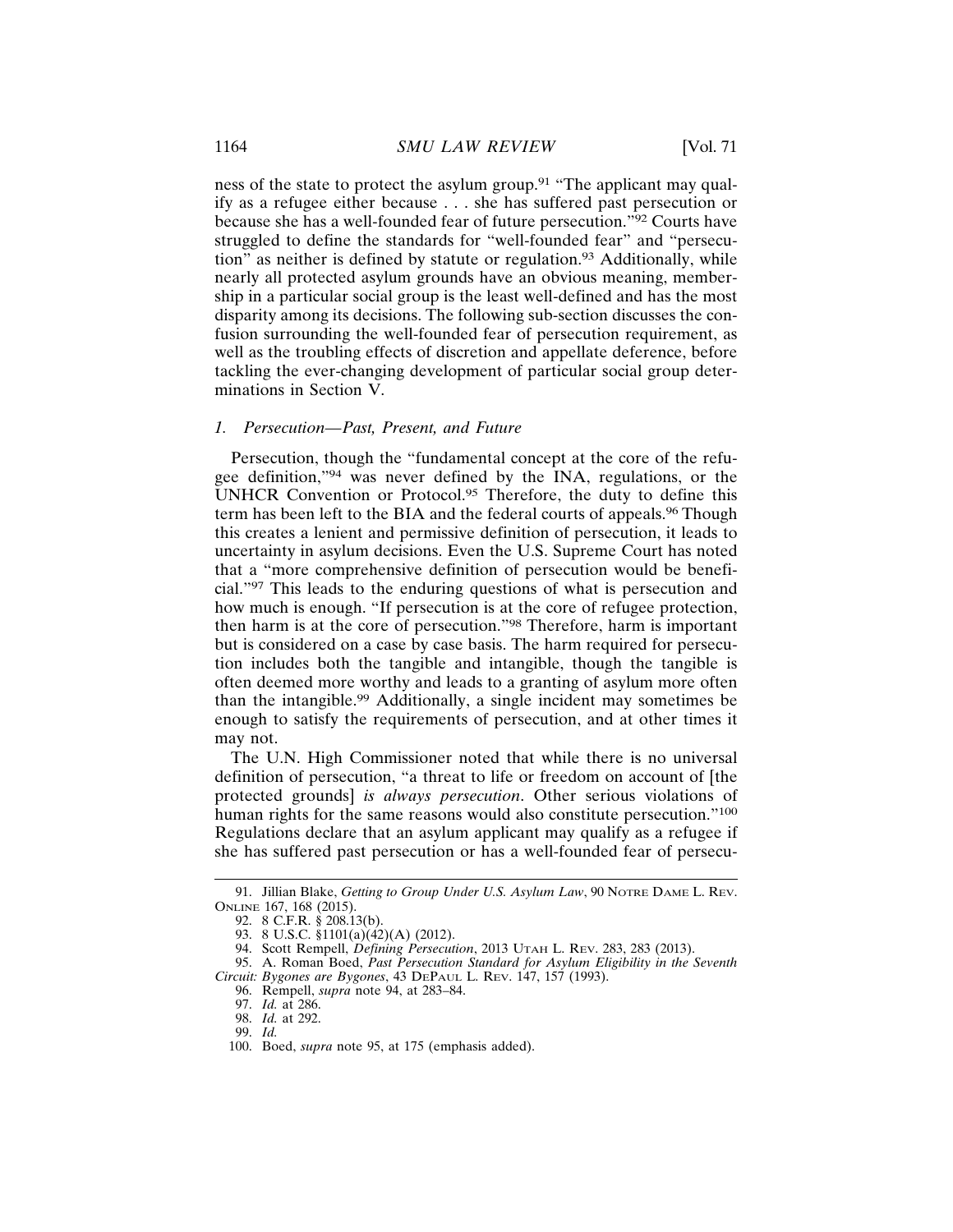tion.101 A well-founded fear of persecution is found if the applicant has a fear of persecution in the country, there is a reasonable possibility that she will suffer persecution upon return to that country, or she is unable or unwilling to return to that country or avail herself of that country's protections because of such fear.102 No well-founded fear of persecution will be found if the person could have relocated within the country or could have been "firmly resettled" elsewhere.<sup>103</sup> This creates a rebuttable presumption of a well-founded fear of persecution, which includes a fear of future persecution, that may be rebutted if the trier of fact finds, by a preponderance of the evidence, that there has been a fundamental change in circumstances such that the applicant no longer has a wellfounded fear on account of the protected grounds or if the applicant could avoid future persecution by relocating to another part of her country of nationality, and it would be reasonable to expect that applicant to do so.104 This provides the trier of fact with broad discretion to grant or deny status as a refugee, and thus asylum. The trier of fact also has discretion to grant asylum if the applicant has demonstrated compelling reasons for being unwilling or unable to return to her country because of the severity of the past persecution or if she has established that there is a reasonable possibility that she may suffer other serious harm upon return to that country.<sup>105</sup>

One of the reasons a trier of fact might choose to use his discretion to deny an applicant asylum is based on whether there has been a "fundamental change in circumstances such that the applicant no longer has a well-founded fear of persecution in the applicant's country."106 As this is up to the discretion of the trier of fact, changes in country conditions can often be based on current politics, presidential goals, foreign policy, and State Department Country Reports, which may fall prey to political bias.107 At times, these biased sources confuse the reality of circumstances in native countries. State Department reports may declare that crucial events are over when the country is still feeling the long-term effects of the event, which may still create persecution. The U.N. Protocol, which is only a persuasive authority for U.S. courts and immigration law, provides that "only a fundamental, durable change in conditions *in the applicant's country of origin* may remove the basis of an applicant's fear of persecution and thus deprive her of refugee status."<sup>108</sup>

An additional consideration lies in harms that have been committed and, in the mind of the trier of fact, may not be able to occur again. This has been the argument against classifying Female Genital Mutilation

<sup>101. 8</sup> C.F.R. § 208.13(b) (2017).

<sup>102.</sup> *Id.* § 208.13(b)(2).

<sup>103.</sup> *Id.* § 208.13(b)(2)(C).

<sup>104.</sup> *Id.* §§ 208.13(b)(1)(i)(A)–(B).

<sup>105.</sup> *Id.* §§ 208.13(b)(1)(iii)(A)–(B).

<sup>106.</sup> *Id.* § 208.13(b)(1)(i)(A).

<sup>107.</sup> *Id.* § 208.13(b)(2)(C).

<sup>108.</sup> Susannah C. Vance, *An Enduring Fear: Recent Limitations on the Past Persecution Ground for Asylum,* 91 KY. L.J. 957, 998 (2003) (emphasis added).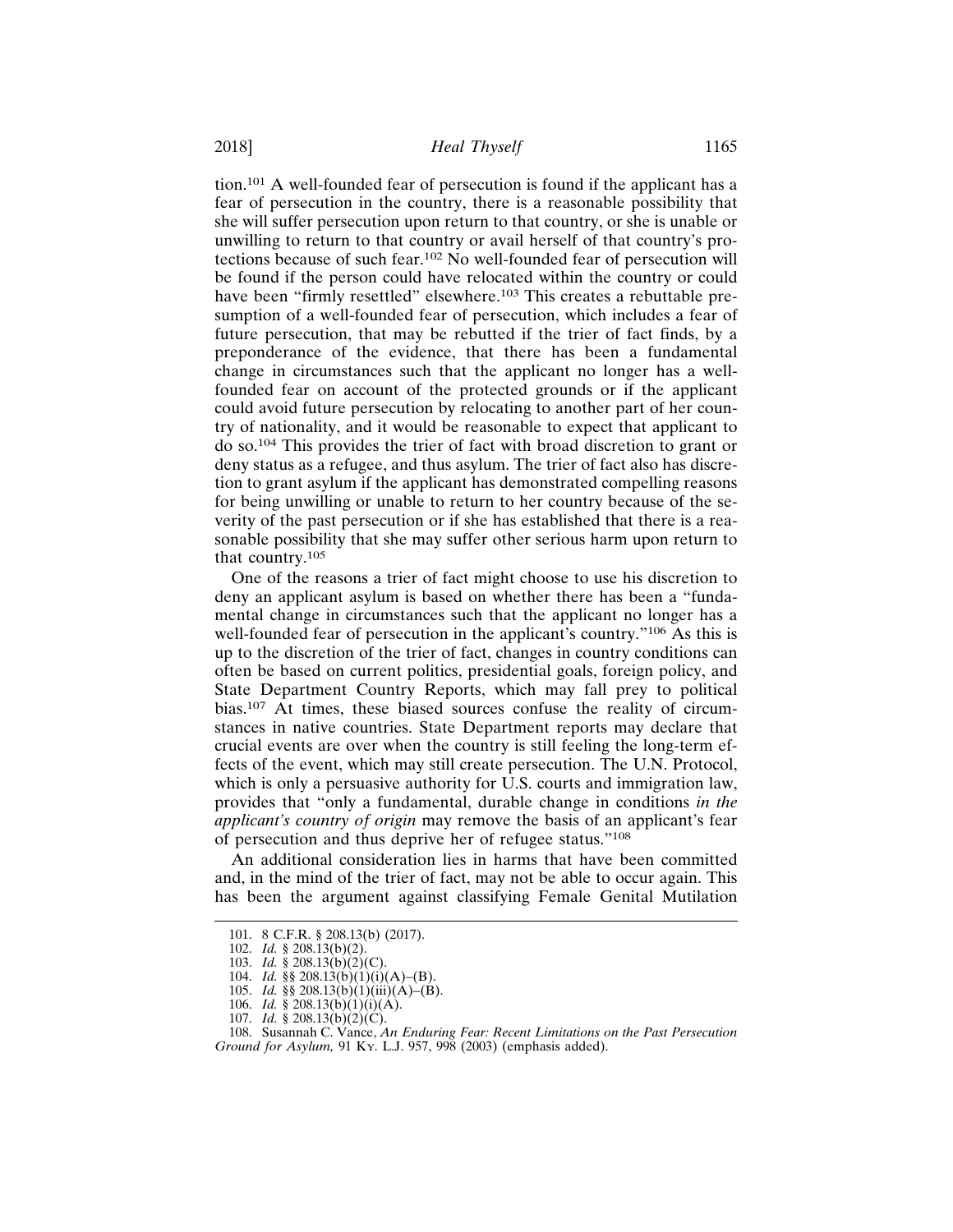(FGM) as persecution.109 While those facing a risk of future FGM have been classified as refugees and often granted asylum,<sup>110</sup> many women who have fled their countries after being subjected to past FGM have been denied.111 These courts have argued that the "unrepeatable, onetime act of FGM is the 'fundamental change in circumstances'" that warrants mandatory denial of asylum.112 Currently, the courts of appeals are split on the proper theoretical analysis of these types of claims.<sup>113</sup> The Third, Fifth, and Seventh Circuits have followed the Singular Harm Theory where FGM is viewed as a harm that can occur only once.114 Therefore, since the harm cannot reoccur, courts often find this to be a "fundamental change in circumstances," so the presumption of a wellfounded fear of persecution has been rebutted and asylum is denied.<sup>115</sup> This theory can also be combined with the decision to overlook broader circumstances surrounding the decision not to return to one's home country outside of the harm itself, such as a "prevalent culture of oppression."116 Additionally, it ignores the fact that FGM can be repeated, and often is, as well as the lifelong medical and psychological effects of the procedure.

Next is the Continuing Persecution Theory, adopted by the Second, Eighth, and Ninth Circuits, which recognizes that a claim of past persecution and harm can provide a valid basis for asylum.117 Courts often make this decision based on the "imbedded" oppressive culture of the nation the applicant fears returning to.118 "The Second Circuit also supports the notion that even if an act is considered a one-time harm, it cannot be used to rebut the presumption" because the applicant "may still be at risk for other acts of persecution based on the same grounds."119 The Second and Eighth Circuits agreed that nothing in the statute or regulatory frameworks require the future threats to be the same form, act, or harm

119. *Id.* at 403.

<sup>109.</sup> *See* Smruti Govan, *Recognizing the Need for Reform: Asylum Law Standards for Victims of Past Female Genital Mutilation*, 23 TEMP. INT'L & COMP. L.J. 379, 386 (2009).

<sup>110.</sup> *In re* Kasinga, 21 I. & N. Dec. 357, 365–68 (B.I.A. 1996).

<sup>111.</sup> Govan, *supra* note 109, at 380. FGM is a cultural practice and social convention that involves the partial or total removal of the external female genitalia. *See Female Genital Mutilation*, WHO, http://www.who.int/mediacentre/factsheets/fs241/en/ [https://perma .cc/7HWJ-EVMH] (last updated Jan. 2018). There are four types of FGM, each with varying degrees of removal; therefore, a woman subjected to a prior partial removal may be subjected to further removal. *Id.* In countries where FGM is practiced, it is often performed as a preparation for womanhood and marriage, as well as to ensure adherence to cultural ideals of femininity, modesty, and cleanliness. *Id.* FGM is most commonly practiced by secret societies and performed outside of a healthcare facility. *Id.* FGM has no health benefits and only leads to complications and health risks, such as infection, problems urinating, complications during childbirth, and death. *Id.*

<sup>112.</sup> Govan, *supra* note 109, at 386.

<sup>113.</sup> *Id.* at 389–96.

<sup>114.</sup> *Id.* at 389–92.

<sup>115.</sup> *Id.* at 397.

<sup>116.</sup> *Id.* at 391.

<sup>117.</sup> *Id.* at 392–96.

<sup>118.</sup> *Id.* at 393.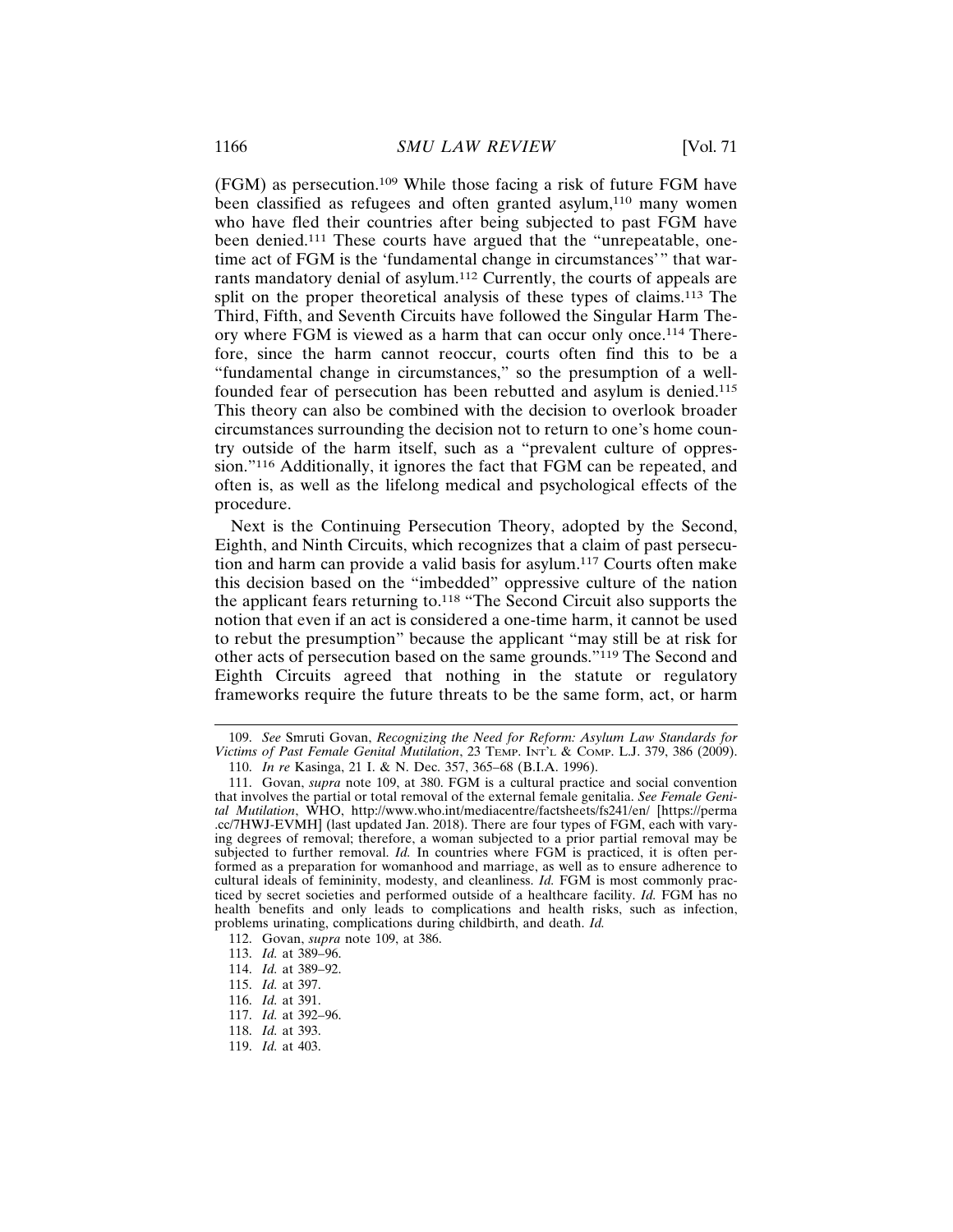as the past persecution.120 This halts the argument that a "fundamental change" has occurred when the one-time event has been conducted.

# *2. Discretion, Deference, and Disparities*

Immigration judges and asylum officers may grant or deny asylum in the exercise of their discretion.121 Therefore, an alien may qualify as a refugee and establish a well-founded fear but still be denied asylum. Looking back to persecution and the BIA's decision in *Matter of Chen*, the court is allowed discretion when analyzing whether a past persecution claim can be the basis for the likelihood of present or future persecution.122 Additionally, the court said "there may be cases where the favorable exercise of discretion is warranted for humanitarian reasons even if there is little likelihood of future persecution" which often arises out of "severe past persecution."123 Often, discretion may be influenced by political influences and biases.

Immigration judges' resources are frequently limited and consist mostly of government publications, though they may be presented with information from human rights groups by a well-prepared and represented applicant.<sup>124</sup> It has been noted that when the U.S. "was politically allied with the country of the asylum applicant, the State Department appeared to be blind to any documented human rights violations of that country"—therefore, State Department Country Reports would be silent on instances of persecution.125 Often, perceived changes in country conditions, as reported in State Department reports, have led to the denial of asylum.126 Judges are not currently "prohibited from making discretionary rulings on the basis of foreign policy interests or political opinion."<sup>127</sup> Thus, discretion is problematic because it is vague, unsupported by facts, and often denies relief to those fleeing persecution. As the standard of review by circuit courts of BIA decisions is the abuse of discretion standard, overturning discretionary decisions is extremely difficult.128 This discretionary system and its political motivations have turned the once permissive asylum application process into one full of institutional barriers.129

<sup>120.</sup> *Id.* at 402–03.

<sup>121. 8</sup> C.F.R. §§ 208.14(a)–(b) (2017).

<sup>122.</sup> Timothy P. McIlmail, *Toward a More Reasonably Rebutted Presumption: A Proposal to Amend the Past Persecution Asylum Regulation – 8 C.F.R. § 208.13(B)(1)*, 12 GEO. IMMIGR. L.J. 265, 269 (1998).

<sup>123.</sup> *Id.*

<sup>124.</sup> O'Connor Hurley, *supra* note 59, at 1034.

<sup>125.</sup> *Id.* at 1048.

<sup>126.</sup> Davis & Atchue, *supra* note 86, at 95.

<sup>127.</sup> Kathryn A. Dittrick Heebner, *Protecting the Truly Persecuted: Restructuring the Flawed Asylum System*, 39 U.S.F. L. REV. 549, 563 (2005).

<sup>128.</sup> *Id.* at 564; Kate Aschenbrenner, *Discretionary (In)Justice: The Exercise of Discretion in Claims for Asylum*, 45 U. MICH. J.L. REFORM 595, 609 (2012).

<sup>129.</sup> Laura Isabel Bauer, *They Beg for Our Protection and We Refuse: U.S. Asylum Law's Failure to Protect Many of Today's Refugees*, 79 NOTRE DAME L. REV. 1081, 1084 (2004).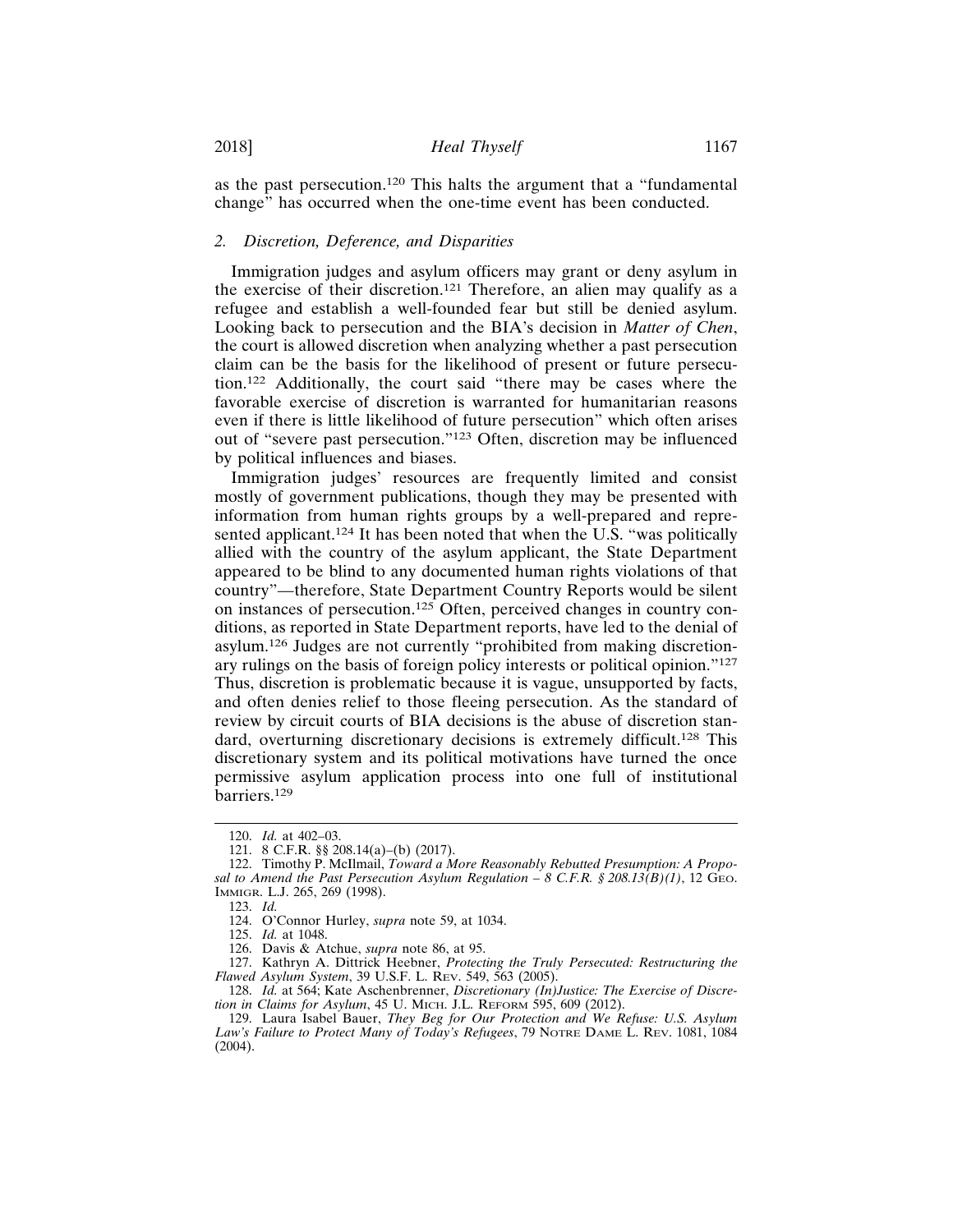#### IV. PARTICULAR SOCIAL GROUP

An additional barrier to asylum is satisfying the nexus or but-for requirement. This requires the applicant to connect her past persecution or well-founded fear of persecution to a protected ground under the definition of refugee.130 The least clearly defined and most difficult to satisfy protected ground is membership in a particular social group.

#### A. HISTORICAL DEVELOPMENT AND REQUIREMENTS

The definition of refugee was defined by the UN Protocol of 1951 to include the five protected grounds; however, while the main four are easily defined, membership in a particular social group was not defined explicitly by either Congress or the Protocol.131 It is widely believed that this protected ground was included in the definition as an afterthought.<sup>132</sup> Therefore, defining particular social group has been the responsibility of case law.

The first case to analyze the meaning and requirements of a particular social group is *Matter of Acosta*, which recognized the absence of legislative history surrounding the term, as well as the UNHCR suggestion that membership in a particular social group "connotes persons of similar backgrounds, habits, or social status."133 The court also held that persecution based on this ground may frequently overlap with other grounds.<sup>134</sup> In *Acosta*, the BIA applied the doctrine of *ejusdem generis*135 and interpreted membership in a particular social group to mean "persecution that is directed toward an individual who is a member of a group of persons all of whom share a common, immutable characteristic. The shared characteristic might be an innate one . . . or in some circumstances it might be a shared past experience . . . ."136 It also declared that the characteristic that defines the group must be determined on a case by case basis.137 This characteristic, being immutable, should be one that is "beyond the power of an individual to change" or is "so fundamental to his identity or conscience" that he cannot or should not be required to change.<sup>138</sup> In this way, *Acosta* equated the particular social group to the other grounds in the INA.139 By 2000, all federal courts of appeals adopted this

136. *Acosta*, 19 I. & N. Dec. at 233.

137. *Id.*

139. *Id.* at 233.

<sup>130. 8</sup> U.S.C. § 1101(a)(42)(A) (2012).

<sup>131.</sup> *In re* Acosta, 19 I. & N. Dec. 211, 232 (B.I.A. 1985).

<sup>132.</sup> *Id.*

<sup>133.</sup> *Id.* at 233.

<sup>134.</sup> *Id.*

<sup>135. &</sup>quot;Of the same kind, class, or nature. In statutory construction, the 'ejusdem generis rule' is that where general words follow an enumeration of persons or things, by words of a particular and specific meaning, such general words are not to be construed in their widest extent, but are to be held as applying only to persons or things of the same general kind or class as those specifically mentioned." *Ejusdem Generis*, BLACK'S LAW DICTIONARY (2d ed. 1910).

<sup>138.</sup> *Id.* at 234.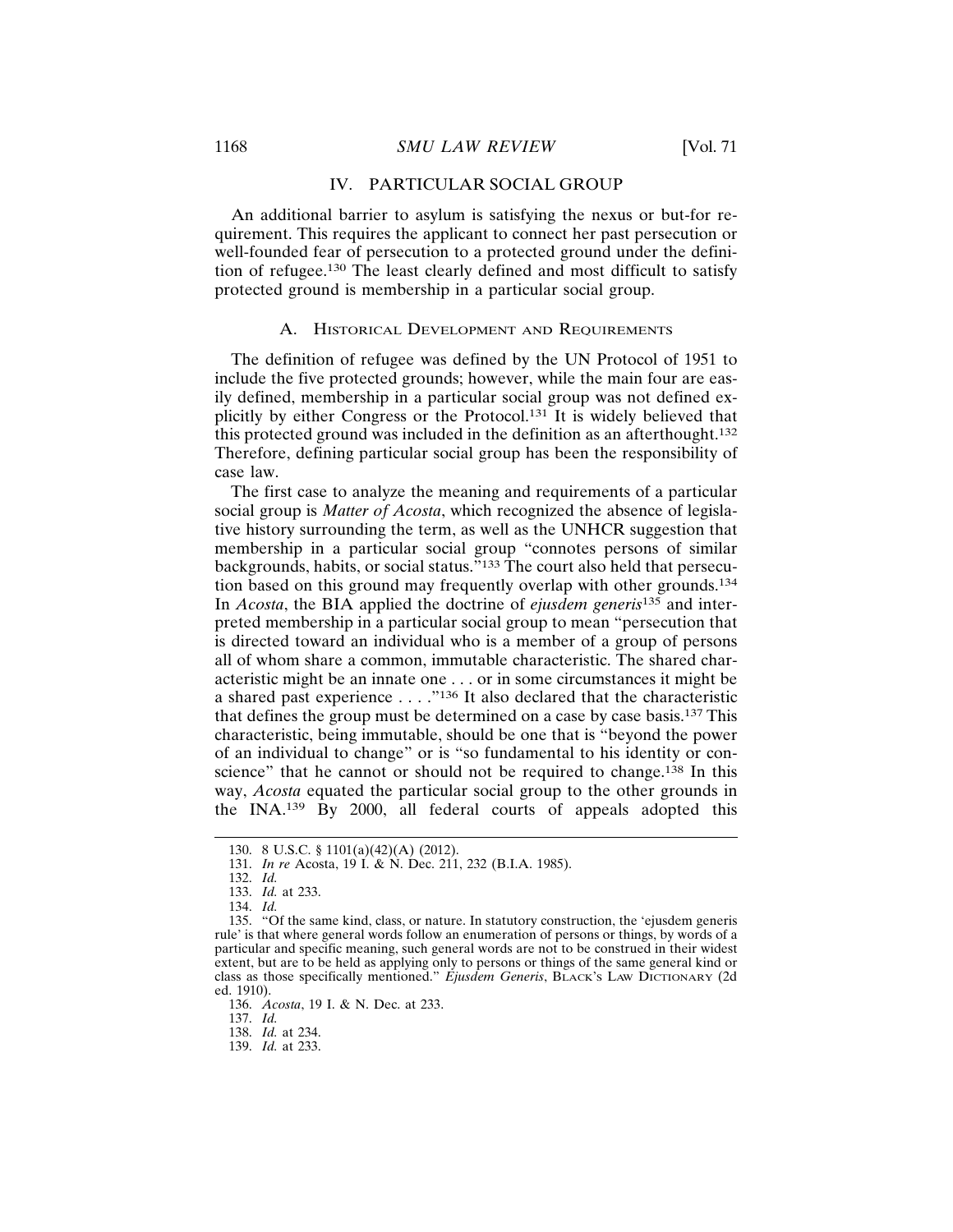standard.140

In 2002, the UNHCR published guidelines regarding particular social group status which advocated for a disjunctive test.141 However, the guidelines were and remain a more permissive standard than what the United States has adopted over time. Its suggested standard for a particular social group was "a group of persons who share a common characteristic other than their risk of being persecuted, or who are perceived as a group by society."142 Additionally, it recommended that particular social group analysis should still be undertaken if an applicant alleges a social group that is based on a characteristic that does not meet the *Acosta* standard.143 The guidelines advise that, while the category of particular social group cannot be a catchall, there is no closed list of the groups which may satisfy particular social group requirements and that the term "should be read in an evolutionary manner, open to the diverse and changing nature of groups in various societies and evolving international human rights norms."144 In 2000, U.S. Citizenship and Immigration Services (USCIS) promulgated a proposed regulation to attempt to define the requirements for particular social groups.<sup>145</sup> This regulation pulled from previous particular social group interpretation decisions and would have adopted the *Acosta* standard and a list of non-exclusive relevant factors, which would have incorporated factors that had previously divided Circuit Court decisions.<sup>146</sup>

In 2008, the BIA decided two cases in which it rejected gang-based asylum claims based on two new requirements—social visibility and particularity—which were added to the particular social group analysis.<sup>147</sup> This means that a viable particular social group must be based on an immutable characteristic and be both socially visible and particularly defined.148 Particularity refers to the definition of the group "in a manner sufficiently distinct" so that it "would be recognized . . . as a discrete class of persons."149 Therefore, the group cannot be "too amorphous . . . to create a benchmark for determining group membership" and must be defined with clear and objective words or be narrow and homogenous.<sup>150</sup> Years later, the BIA clarified "social visibility" not as a literal standard but as "social distinction" where groups must be easily recognized and

<sup>140.</sup> *Applying for Asylum*, *supra* note 7.

<sup>141.</sup> UNHCR, *Guidelines on International Protection: "Membership of a particular social group" within the context of Article 1A(2) of the 1951 Convention and/or its 1967 Protocol relating to the Status of Refugees*, U.N. Doc. HCR/GIP/02/02 (May 7, 2002) [hereinafter *Guidelines on International Protection*], http://www.unhcr.org/3d58de2da.pdf.

<sup>142.</sup> *Id.* at ¶ 11.

<sup>143.</sup> *Id.* at ¶ 2.

<sup>144.</sup> *Id.* at ¶ 3.

<sup>145.</sup> Asylum and Withholding Definitions, 65 Fed. Reg. 76,588 (Dec. 7, 2000).

<sup>146.</sup> *Id.*

<sup>147.</sup> *Applying for Asylum*, *supra* note 7.

<sup>148.</sup> *Id.*

<sup>149.</sup> *Id.*

<sup>150.</sup> *Id.* (quoting *In re* E-A-G-, 24 I. & N. Dec. 591, 584 (B.I.A. 2008)).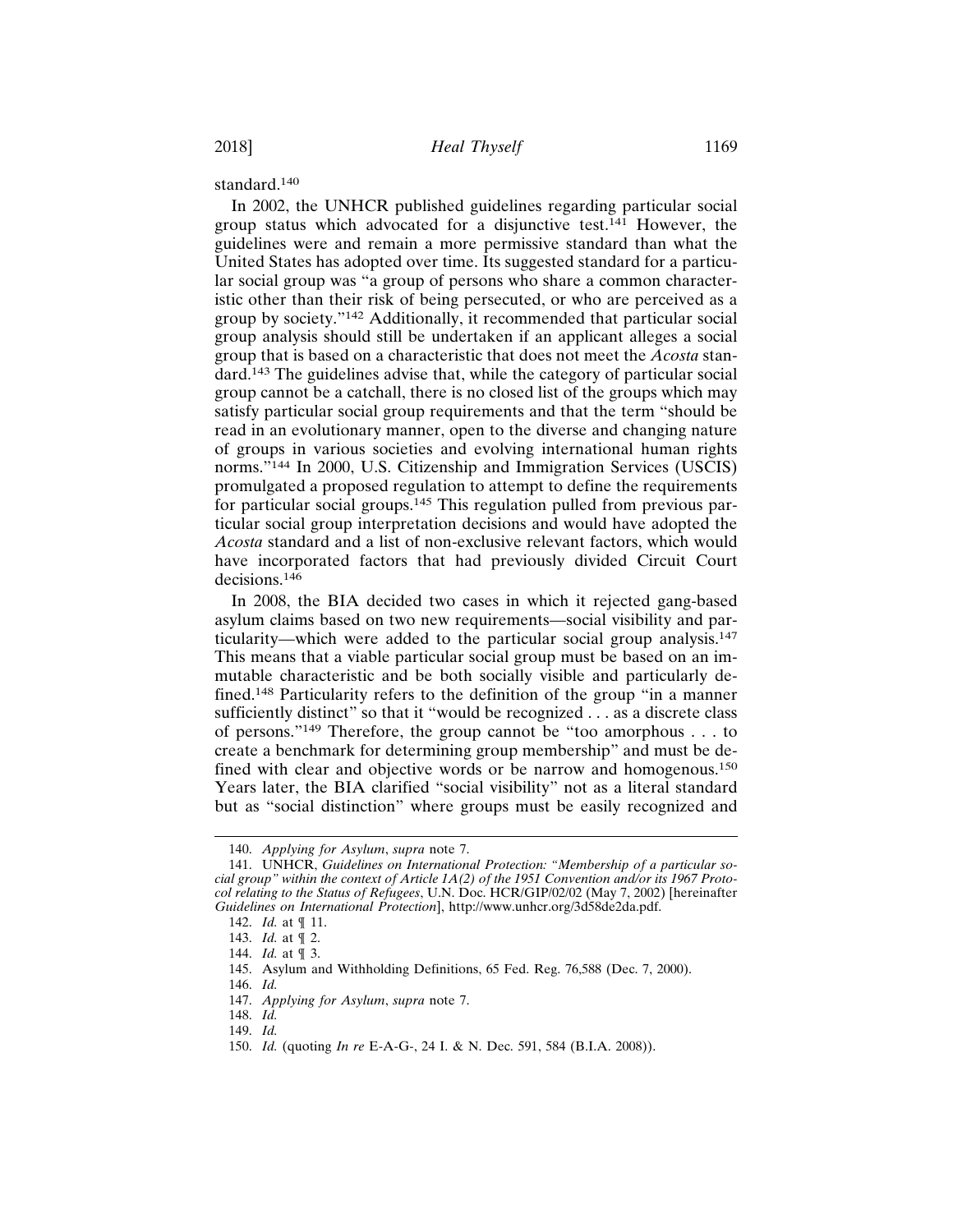perceived in society.151 Additionally, these decisions included troubling dicta about particularity, finding that a group failed because it "could include persons of any age, sex, or background," despite previously stating that groups need not be homogenous.152 This left open questions as the new test seemed to confuse prior decisions' accepted particular social groups that would no longer be viable. Currently, all courts of appeals have adopted these additional requirements<sup>153</sup> except for the Ninth,<sup>154</sup> the Seventh,<sup>155</sup> and the Third.<sup>156</sup>

## B. CURRENT LAW AND DISPARITIES

Even those circuits that have adopted the social distinction and particularity requirements feature slight differences in their interpretation and application.157 This has often led to conflicting BIA and circuit precedent.158 The BIA has a long-standing policy of following circuit precedent in any case arising within that circuit.<sup>159</sup> Most significantly, the two circuits that have most strongly criticized the additional requirements—the Third and the Seventh—have yet to recognize the BIA decisions that created that test as binding.160 Obvious disparities within the courts' decisions and analysis of asylum claims have drawn the attention of not only the immigration law community but widespread media. The New York Times published an article in 2007, which shed light on a study conducted by three law professors who analyzed 140,000 immigration judge decisions and found vast differences in the handling and the outcomes of cases, some with comparable factual circumstances.161 The study said that the difference in the outcome of the case could come from the random assignment of a case to a particular judge.162 The study found that someone who has fled China seeking asylum in immigration court in Orlando, Florida, has a 76% chance of success, while the same refugee would have a 7% change in Atlanta, Georgia.163 Additionally, the study found disparities among judges sitting in the same court and hearing similar asylum

160. *Applying for Asylum*, *supra* note 7.

162. *Id.*

<sup>151.</sup> *In re* M-E-V-G-*,* 26 I. & N. Dec. 227, 236 (B.I.A. 2014).

<sup>152.</sup> *Id.*

<sup>153.</sup> *See* Lizama v. Holder, 629 F.3d 440, 447 (4th Cir. 2011); Scatambuli v. Holder, 558 F.3d 53, 59 (1st Cir. 2009); Davila-Mejia v. Mukasey, 531 F.3d 624, 628 (8th Cir. 2008); Koudriachova v. Gonzales, 490 F.3d 255, 261 (2d Cir. 2007); Castillo-Arias v. Att'y Gen., 446 F.3d 1190, 1198–99 (11th Cir. 2006).

<sup>154.</sup> *See* Perdomo v. Holder, 611 F.3d 662, 667–68 (9th Cir. 2010).

<sup>155.</sup> *See* Gatimi v. Holder, 578 F.3d 611, 617 (7th Cir. 2009); Ramos v. Holder, 589 F.3d 426, 430 (7th Cir. 2009).

<sup>156.</sup> Valdiviezo-Galdamez v. Att'y Gen., 663 F.3d 582, 603–04 (3d Cir. 2011).

<sup>157.</sup> *Applying for Asylum*, *supra* note 7.

<sup>158.</sup> *Id.*

<sup>159.</sup> *In re* K-S-, 20 I. & N. Dec. 715, 718 (B.I.A. 1993).

<sup>161.</sup> Julia Preston, *Big Disparities in Judging of Asylum Cases*, N.Y. TIMES (May 31, 2007), http://www.nytimes.com/2007/05/31/washington/31asylum.html [http://perma.cc/ T49C-YP33].

<sup>163.</sup> *Id.*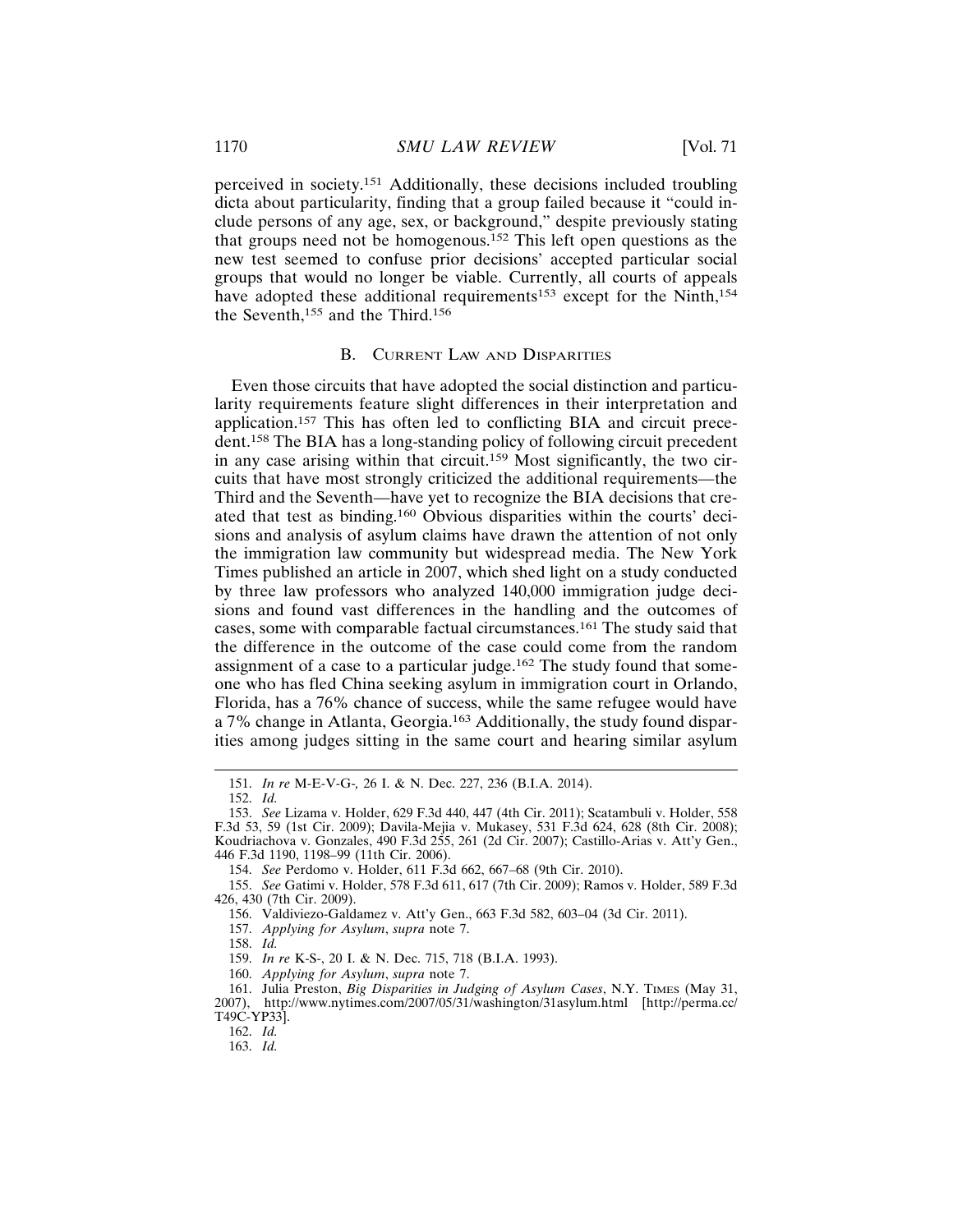cases.164

Undoubtedly, these disparities are due not only to judges' personal opinions or experience, but also due to the different approaches adopted by the BIA and courts of appeals. According to research done by TRAC at Syracuse University, asylum decision disparity has increased in most immigration courts since the publishing of the New York Times article.<sup>165</sup> Twelve of the sixteen courts surveyed had at least a 27% increase in decision disparity.<sup>166</sup>

Due to its seat in California, the Ninth Circuit is the most active federal court reviewing asylum decisions.167 It is thought to be more progressive, however, its differences with the BIA have only contributed to the confusion within asylum law.168 While it originally adopted the new factors, it now considers them as "factor(s) to consider" rather than requirements.169 Additionally, the Seventh Circuit has rejected the BIA's social distinction requirement because it has been inconsistent in its decisions.170 The court equates this requirement to "pinning a target [on the applicants'] backs" to identify themselves as being a member of a particular social group.<sup>171</sup> The court found this criterion to be implausible because members of a targeted group often "take pains to avoid being socially visible."<sup>172</sup> The Seventh Circuit also rejected the particularity requirement.173 The Third Circuit has also found these requirements problematic because they are inconsistent with BIA precedent, and the BIA has failed to give a "principled reason" for these new requirements.<sup>174</sup>

## *1. Particular Social Groups Recognized—Relief for Some*

Some particular social groups that have been recognized using the *Acosta* definition are persecuted or targeted families,<sup>175</sup> socially distinguishable clans,176 women not yet subject to FGM,177 the LGBT community,<sup>178</sup> Cameroonian widows,<sup>179</sup> and Christian women who oppose Islamic garb.180 Family, clan membership, and "kinship ties" have been

166. *Id.*

168. *Id.* at 1022.

<sup>164.</sup> *Id.*

<sup>165.</sup> *Asylum Outcome Increasingly Depends on Judge Assigned,* TRAC IMMIGRATION (Dec. 2, 2016), http://trac.syr.edu/immigration/reports/447/ [https://perma.cc/Y78J-HJTK].

<sup>167.</sup> O'Connor Hurley, *supra* note 59, at 1022, n.236.

<sup>169.</sup> Perdomo v. Holder, 611 F.3d 662, 667 (9th Cir. 2010).

<sup>170.</sup> Gatimi v. Holder, 578 F.3d 611, 615 (7th Cir. 2009).

<sup>171.</sup> *Id.* at 616.

<sup>172.</sup> *Id.* at 615.

<sup>173.</sup> Ramos v. Holder, 589 F.3d 426, 430–31 (7th Cir. 2009).

<sup>174.</sup> Valdiviezo-Galdamez v. Att'y Gen., 663 F.3d 582, 608 (3rd Cir. 2011).

<sup>175.</sup> Crespin-Valladares v. Holder, 632 F.3d 117, 124–25 (4th Cir. 2011); Demiraj v. Holder, 631 F.3d 194, 198 (5th Cir. 2011); Torres v. Mukasey, 551 F.3d 616, 630 (7th Cir. 2008).

<sup>176.</sup> *In re* H-, 21 I. & N. Dec. 337, 343 (B.I.A. 1996).

<sup>177.</sup> *In re* Kasinga, 21 I. & N. Dec. 357, 365 (B.I.A. 1996).

<sup>178.</sup> *In re* Toboso-Alfonso, 20 I. & N. Dec. 819, 822 (B.I.A. 1990).

<sup>179.</sup> Ngengwe v. Mukasey, 543 F.3d 1029, 1034 (8th Cir. 2008).

<sup>180.</sup> Yadegar-Sargis v. INS, 297 F.3d 596, 598 (7th Cir. 2002).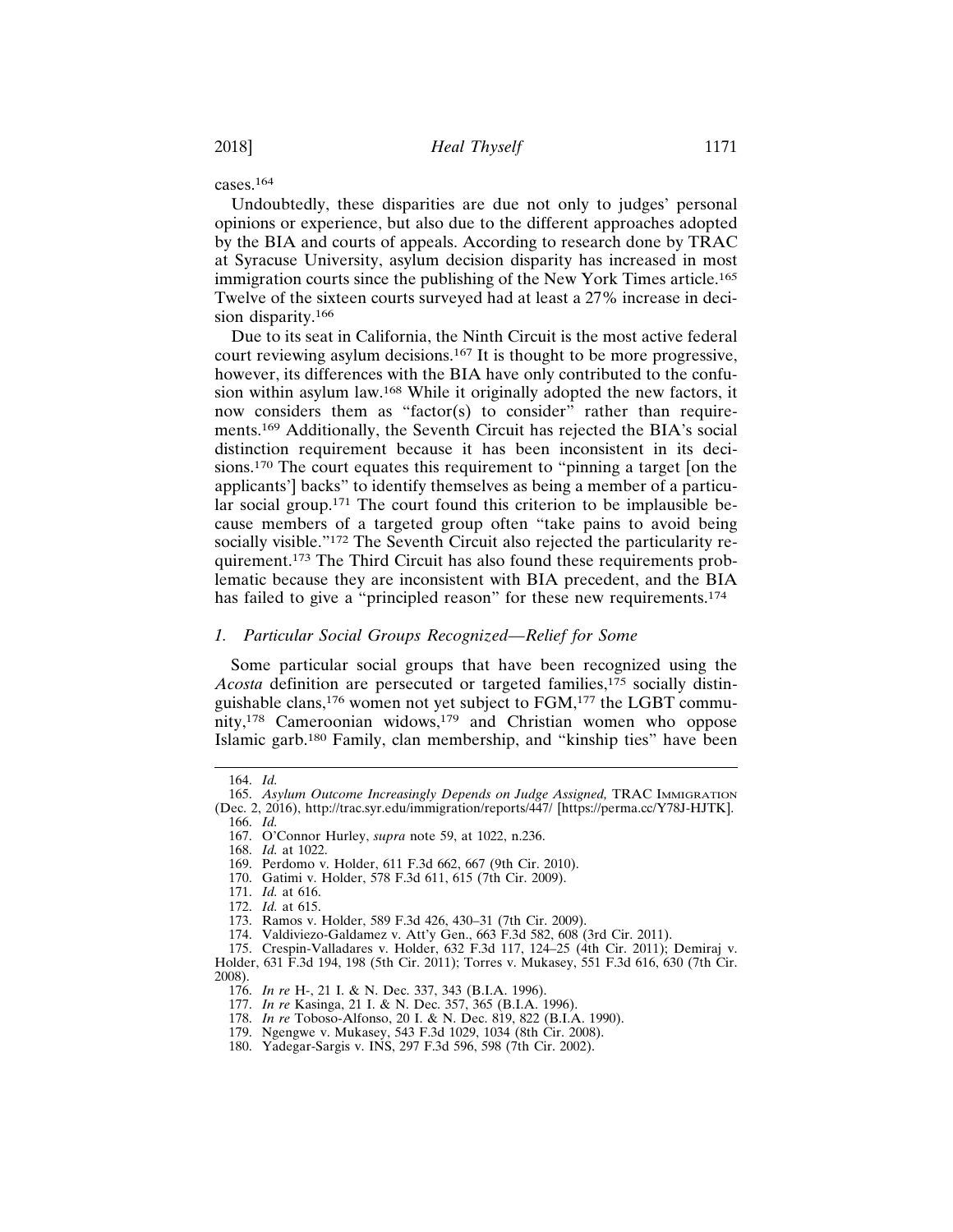found to be "paradigmatically immutable . . . innate and unchangeable."181 As mentioned previously, young women who have not yet been subject to FGM have been found to be a particular social group because the characteristics of being a young woman and having intact genitalia are "so fundamental to the individual identity of a young woman."182 Finally, the "westernized" person has been widely accepted by courts as a "cognizable social group" because the group is visible and specific in society due to the group's refusal to conform to social norms.183 Courts have found this group to be sufficiently narrow.<sup>184</sup>

## *2. Particular Social Groups Denied—A Confusing Collection*

The groups that have been rejected particular social group status have some obvious reasons for rejection and some that are extremely unclear. These groups include confidential informants,185 young men who refuse recruitment into gangs,<sup>186</sup> and those defined solely by broad characteristics, such as youth, gender, poverty, and homelessness.187 Broadly defined groups and groups that are not visible, like confidential informants, clearly fail to meet the standards for a particular social group. The Ninth Circuit formulated a particular social group spectrum with "immediate members of a certain family" as the prototypical particular social group and a "class of young, urban, working-class males of military age who are politically neutral" as lacking the cohesive homogeneity required.188 The courts fear that allowing a group defined by broad characteristics will open the doors of asylum to all members of a gender, profession, or class.<sup>189</sup>

# V. CONSTRUCTING A PARTICULAR SOCIAL GROUP FOR THE HEALTHCARE WORKERS OF THE 2014 WEST AFRICAN EBOLA OUTBREAK

As healthcare workers who fled their countries for the U.S. begin to apply for asylum, membership in a particular social group will be the only protected ground under which they can apply. Since achieving particular social group status remains elusive due to inconsistent case law, the negative influence of political bias on decision-making, and insecurity about the meaning and requirements of a particular social group, constructing a particular social group for these healthcare workers will be nearly impos-

<sup>181.</sup> Crespin-Valladares v. Holder, 632 F.3d 117, 124 (4th Cir. 2011).

<sup>182.</sup> *In re* Kasinga, 21 I. & N. Dec. 357, 366 (B.I.A. 1996).

<sup>183.</sup> *Yadegar-Sargis*, 297 F.3d at 605; Fatin v. INS, 12 F.3d 1233, 1241 (3d Cir. 1993).

<sup>184.</sup> *Fatin*, 12 F.3d at 1241.

<sup>185.</sup> *In re* C-A-, 23 I. & N. Dec. 951, 960 (B.I.A. 2006).

<sup>186.</sup> *In re* S-E-G, 24 I. & N. Dec. 579, 583–84 (B.I.A. 2008); Ramos-Lopez v. Holder, 563 F.3d 855, 861 (9th Cir. 2009).

<sup>187.</sup> Gao v. Gonzalez*,* 440 F.3d 62, 69 (2d Cir. 2006); Escobar v. Gonzales, 417 F.3d 363, 368 (3d Cir. 2005).

<sup>188.</sup> Vicente v. INS, No. 98-71132, 2000 U.S. App. LEXIS 29893, at \*3 (9th Cir. Aug. 4, 2000).

<sup>189.</sup> *Id.* at \*4.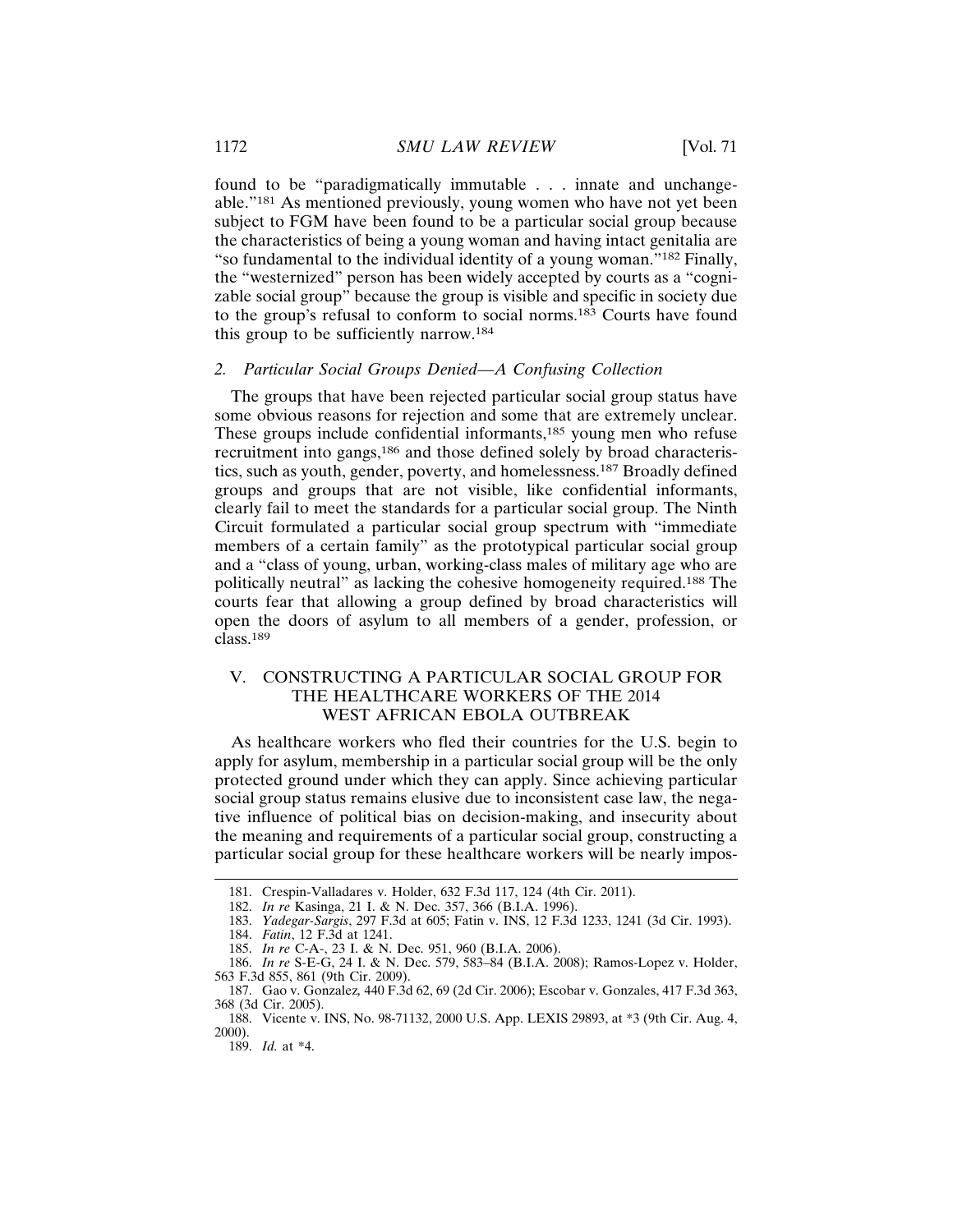sible without consistent, humanitarian-focused decisions regarding the requirements for recognizing a particular social group. Additionally, by adopting the Continuing Persecution Theory, these healthcare workers may be able to construct a valid particular social group based on unbiased country conditions.

## A. SATISFYING THE ELEMENTS AND ARGUING FOR CHANGE

## *1. Well-Founded Fear of Persecution*

Though persecution lacks definition, much of the precedent shows that persecution: (1) is a threat to life or freedom; (2) is defined by harms, both tangible and intangible; (3) can be a feature, but not the only, defining feature, of the particular social group; and (4) can be based on past persecution suffered by the applicant. Past persecution will be found if the applicant establishes they have suffered a persecution in the past on the basis of protected grounds and is unable or unwilling to return or avail herself of the protection of her country, creating a presumption of a fear of future persecution.190 However, the persecution must (1) be targeted toward the group and not society at large, and (2) be either continuous or serious enough to afford the applicant with well-founded fear.

When constructing a particular social group, the harms faced must be analyzed to see if they meet the definition of persecution.191 The ability of the asylum seeker to avail the protection of the native country must also be considered.192 Looking at the harms faced by the West African healthcare workers, they and their hospitals were the targets of threats and violence during and for some time after the outbreak.193 Local healthcare providers, burial workers, and international health agencies were targets of threats and violence due to a societal fear that they had brought the disease with them. Threats of violence included meeting healthcare workers at the edge of town with rocks, machetes, and guns.<sup>194</sup> Episodes of minor violence included the throwing of rocks at healthcare or burial workers and damaging medical vehicles.195 Often violence was focused on the healthcare institutions, like the burning of a health clinic because locals feared it was working to spread the disease, or mob violence at another health clinic. Serious violence, like the mass assassination of a healthcare delegation attempting to raise Ebola awareness, also occurred.196 Undoubtedly, these were cases of retributive violence because healthcare workers were blamed for the deaths of family members or for breaking health and burial traditions. This group faced harms, both tangible and intangible, that threatened their lives and freedom.

<sup>190. 8</sup> C.F.R. § 208.13(b)(1) (2017).

<sup>191.</sup> *Id.*

<sup>192.</sup> *Id.*

<sup>193.</sup> McCoy, *supra* note 50; Wilson, *supra* note 50; *Attacks on Health Facilities*, *supra* note 13; *Armed Men Attack*, *supra* note 54.

<sup>194.</sup> *See supra* note 193.

<sup>195.</sup> *See id.*

<sup>196.</sup> *See id.*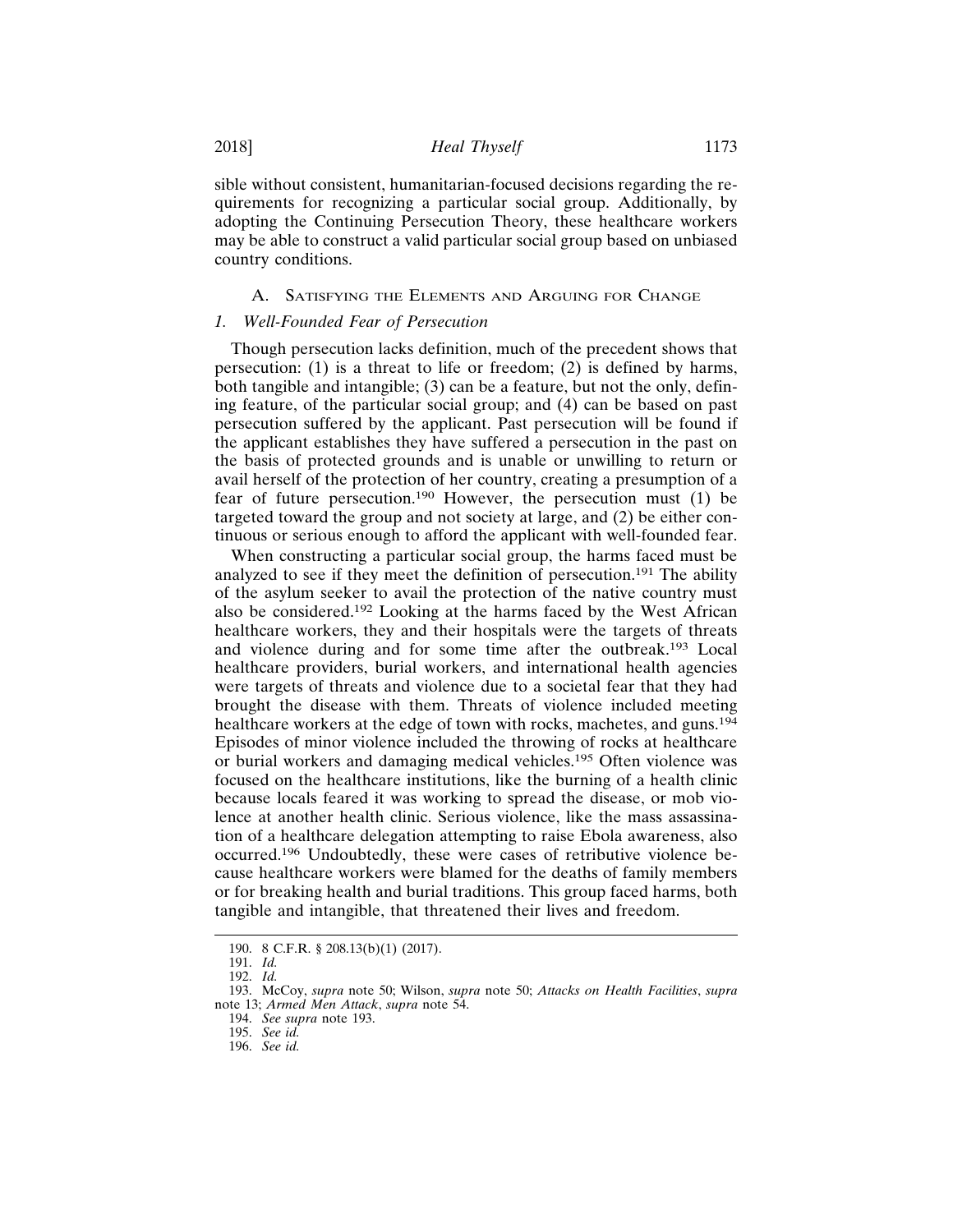The next step in the analysis is the inability of the state to provide or offer protection from this persecution.197 Each country affected in the 2014 outbreak is well-known internationally for the corruption and inefficacy of its police.198 Though police were ordered to protect hospitals during the outbreak, violence against these healthcare workers continued. This shows an inability of those in this group to avail themselves of the protection of their country.199 Therefore, because these groups have demonstrated that they have been persecuted against and cannot avail themselves of the protections of their country, they have a presumption of a well-founded fear of future persecution.<sup>200</sup>

Though an argument may be raised that, due to the ending of the Ebola outbreak, there has been a "fundamental change in circumstances" that rebuts this presumption, international groups note the continuing social stigma against healthcare workers and those involved in the Ebola crisis.201 Threats of violence still exist and programs have been put in place to dispel the social stigma still faced by healthcare workers and burial workers.202 Additionally, enduring distrust of Western medicine and Western medicine practitioners continues.<sup>203</sup>

In spite of this overwhelming evidence, political bias and judicial disparity may yet act as a barrier to refuting the argument of change in circumstances. Considering the current political climate surrounding immigration<sup>204</sup> and the rise of American nationalistic views,<sup>205</sup> this barrier may be even greater. A solution to these anti-humanitarian barriers would be to follow the lead of international opinions like that of the UNHCR, which refuses to reject applicants based on their country of origin and only recognizes a change in condition when there has been a "fundamental, durable change."206 An additional solution would be to require a more in-depth analysis of current country conditions outside of U.S. State Department reports, which may fall prey to political bias.

Similar to refuting arguments that have been raised for women subjected to FGM, it can be argued that this persecution is ongoing and can be repeated even in the absence of the outbreak.207 Looking at the Single Harm Theory, which is obviously short-sighted, the argument against

202. *Id.*

<sup>197. 8</sup> U.S.C. § 1101(a)(42)(A) (2012).

<sup>198.</sup> *See* AMNESTY INT'L, *supra* note 46, at 1, 172–74, 318–20.

<sup>199. 8</sup> U.S.C. § 1101(a)(42)(A).

<sup>200. 8</sup> C.F.R. § 208.13(b)(1) (2017).

<sup>201.</sup> ACAPS, *supra* note 5, at 1*,* 4–6.

<sup>203.</sup> Washington, *supra* note 9.

<sup>204.</sup> Eli Watkins & Abby Phillip, *Trump Decries Immigrants from "Shithole Countries" Coming to US*, CNN (Jan. 12, 2018, 9:53 AM), https://www.cnn.com/2018/01/11/politics/im migrants-shithole-countries-trump [http://perma.cc/5TWH-JD8C].

<sup>205.</sup> Elizabeth Bruenig, *Trump's Solution to America's Crisis: Nationalism*, WASHING-TON POST (Jan. 30, 2018), https://www.washingtonpost.com/opinions/trumps-solution-toamericas-crisis-nationalism/2018/01/30/db5f15f4-062f-11e8-94e8-e8b8600ade23\_story.html? utm\_term=.8ce4ab2dc27f [http://perma.cc/7UHK-TVSS].

<sup>206.</sup> Vance, *supra* note 108, at 991.

<sup>207.</sup> Govan, *supra* note 109, at 386–87; ACAPS, *supra* note 5, at 1, 3–6.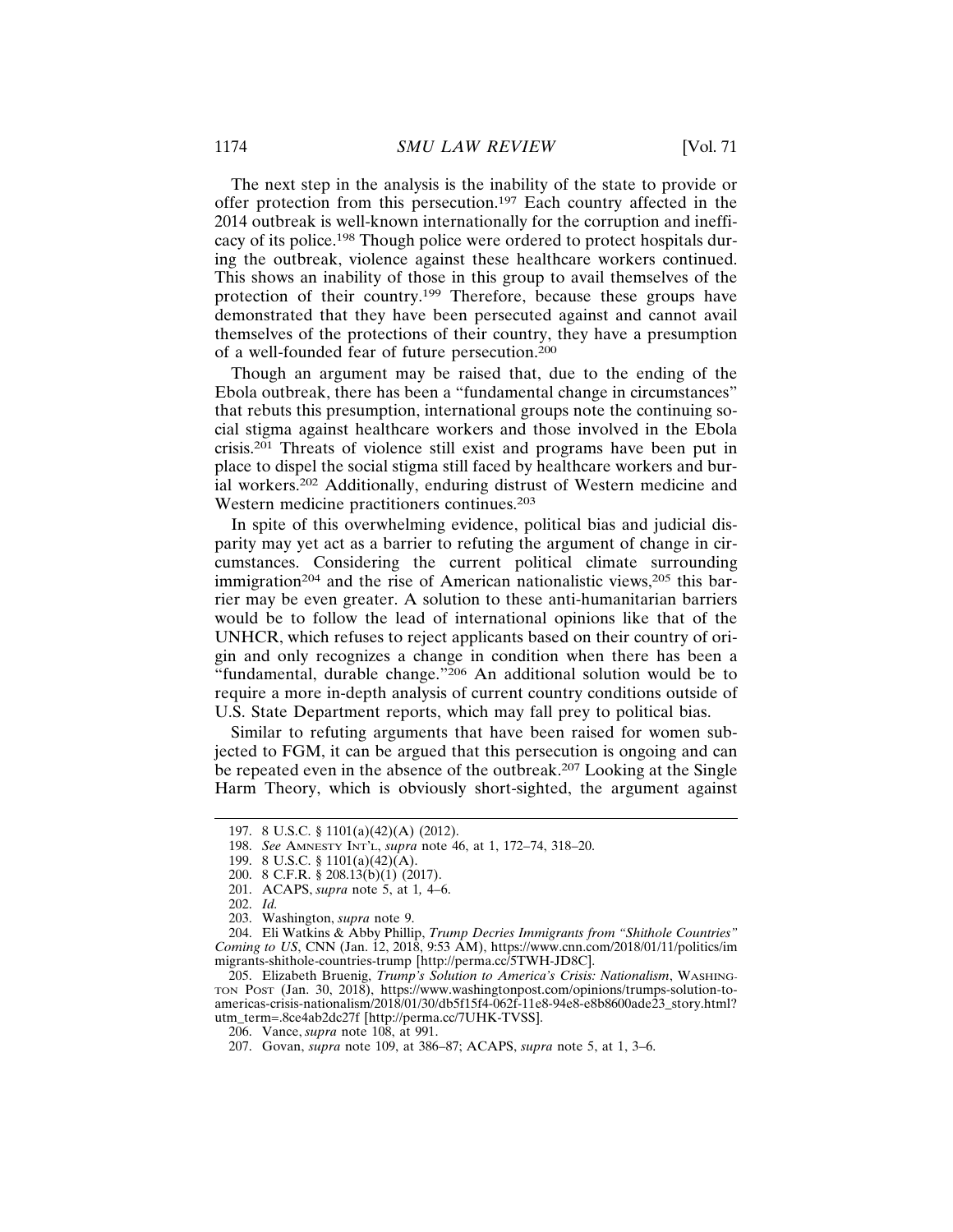group status for these healthcare workers would be that the circumstances surrounding the harm—the 2014 Ebola crisis—have ended.<sup>208</sup> However, the harm faced by healthcare workers during the Ebola crisis did not and will not end simply because the 2014 Ebola outbreak ended.<sup>209</sup>

Additionally, current country condition reports, including those from the State Department, report continuing violence and stigma against these healthcare workers up to the last two years.210 Therefore, the Continuing Persecution Theory would provide the most logical analysis of the harm faced by this group.<sup>211</sup> Under this theory, though the 2014 Ebola Outbreak ended, the persecution faced by these healthcare workers can continue based on the current conditions of the country.212 Additionally, the future threats of persecution they face, though related to their membership in the group, can be in a different form than the ones they faced previously.<sup>213</sup>

# *2. The Nexus Requirement—Constructing a Valid Particular Social Group*

Even if this group can satisfy the persecution requirement, the greatest difficulty arises in establishing these healthcare workers as a valid particular social group. Under current U.S. asylum law, a particular social group must (1) share an immutable characteristic, (2) be socially visible or distinct, and (3) be particular.214 However, as mentioned previously, even these requirements have not been uniformly followed by asylum officers, immigration judges, and courts of appeals.215 Even the strongest arguments focused on distinguishing this group from invalid particular social groups and comparing it to valid particular social groups would lead to disparate results.216 Therefore, utilizing the UNHCR unified-disjunctive analysis would yield the strongest and most consistent analysis of a particular social group. This analysis adopts a single standard that incorporates both the *Acosta* immutable characteristic and the social visibility requirements.217 Under the UNHCR's definition,

*[A] particular social group is a group of persons who share a common characteristic other than their risk of being persecuted, or who are perceived as a group by society. The characteristic will often be one which is innate, unchangeable, or which is otherwise fundamental*

<sup>208.</sup> ACAPS, *supra* note 5, at 1, 3–6.

<sup>209.</sup> *Id.*

<sup>210.</sup> *Id.*; *see supra* note 56 and accompanying text.

<sup>211.</sup> Govan, *supra* note 109, at 387.

<sup>212.</sup> *See id.*

<sup>213.</sup> *See id.*

<sup>214.</sup> Scatambuli v. Holder, 558 F.3d 53, 58 (1st Cir. 2009).

<sup>215.</sup> Valdiviezo-Galdamez v. Att'y Gen., 663 F.3d 582, 586 (3d Cir. 2011); Perdomo v. Holder, 611 F.3d 662, 667 (9th Cir. 2010); Gatimi v. Holder, 578 F.3d 611, 614 (7th Cir. 2009).

<sup>216.</sup> Preston, *supra* note 161.

<sup>217.</sup> UNHCR, *supra* note 141, at ¶ 10.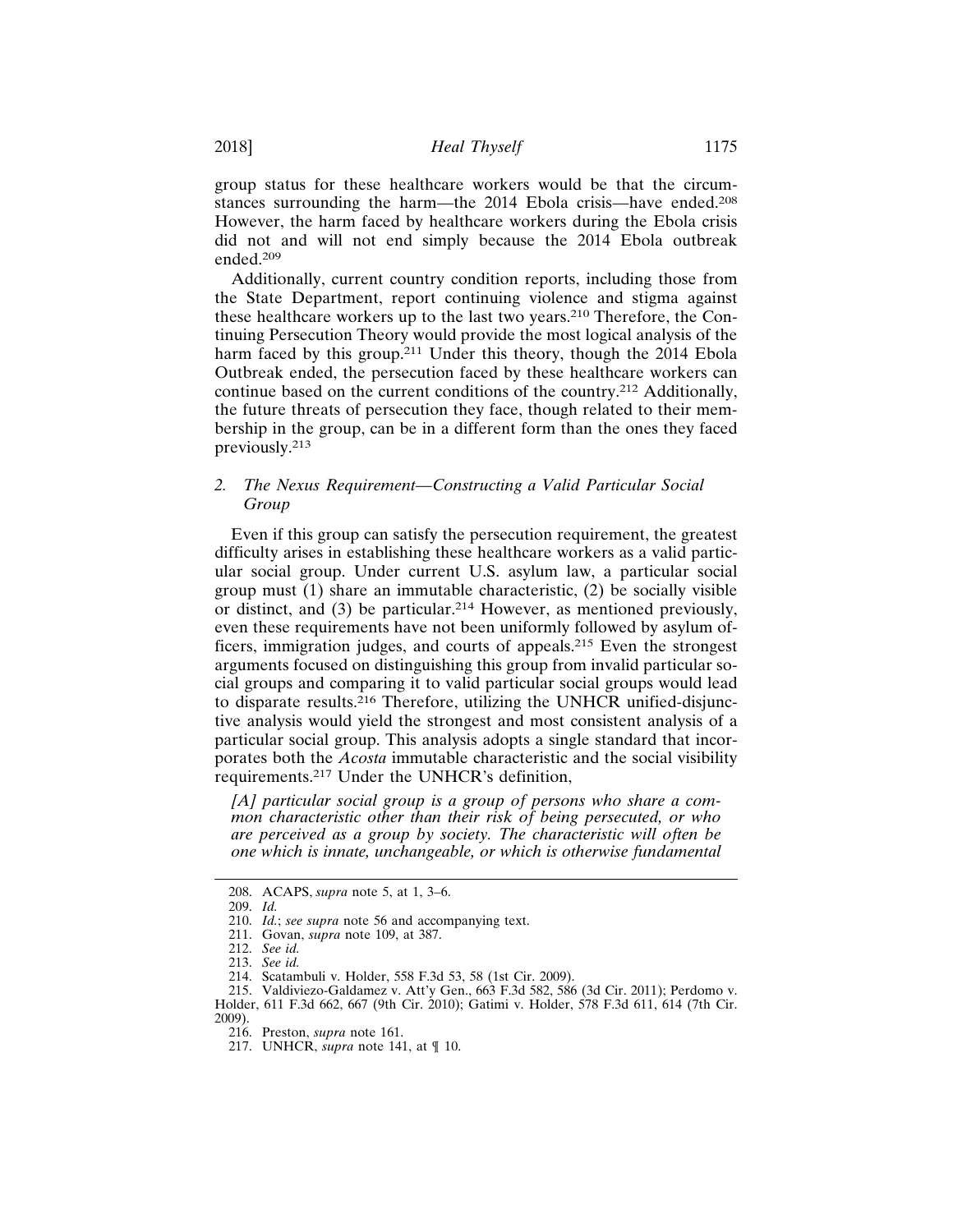*to identity, conscience [,] or the exercise of one's human rights* . . . . If a claimant alleges a social group that is based on a characteristic determined to be neither unalterable or fundamental, further analysis should be undertaken to determine whether the group is nonetheless perceived as a cognizable group in that society.<sup>218</sup>

This provides multiple opportunities for a group to be analyzed as valid under both standards. Additionally, the UNHCR standards specifically allow persecution to be a relevant factor in the definition and visibility of a group.219 UNHCR standards also do not require groups to be cohesive or particular, instead focusing solely on whether there is a common element shared by group members.<sup>220</sup> The following sections will address each requirement in turn and analyze how each would be handled under current U.S. immigration law and the UNHCR standards.

# a. Common, Immutable Characteristic

There are three "common" or "immutable" characteristics shared by these healthcare workers: (1) Western medical knowledge or training, (2) being a former healthcare worker during the Ebola outbreak, and (3) being threatened with violence or being a victim of the violence that emerged from the fear of Western medicine. First, in *Rojas-Contreras v. Attorney General of the U.S.*, the Third Circuit held that the BIA should consider whether the claim of healthcare providers who "possess specialized knowledge and expertise" and medical knowledge that cannot be changed or rid of would qualify as immutable characteristics.221 The knowledge and training possessed by these healthcare workers are similarly immutable and deserves to be considered by the courts as a common, immutable characteristic.

Second, courts have held that employment alone is not an immutable characteristic because it can be ended at any time without disturbing a fundamental characteristic.222 However, courts have held that former employment cannot be changed and is, therefore, an appropriate immutable characteristic for a particular social group.223 This characteristic is immutable because a person cannot cease to be a former employee, this is a group they will always be a part of. Conversely, the UNHCR definition of common characteristic defines it as "one which is innate, unchangeable, or which is otherwise fundamental to identity, conscience [,] or the exercise of one's human right."224 This definition differs from the current U.S. definition because it adds the exercising of a human right as a factor. The right to employment or work has long been considered a human right.<sup>225</sup>

<sup>218.</sup> *Id.* at ¶¶ 11–12 (emphasis in original).

<sup>219.</sup> *Id.* at ¶¶ 14–15.

<sup>220.</sup> *Id.*

<sup>221.</sup> Rojas-Contreras v. Att'y Gen., 188 Fed. App'x 121, 125 (3d Cir. 2006).

<sup>222.</sup> Sepulveda v. Gonzalez, 464 F.3d 770, 772 (7th Cir. 2006).

<sup>223.</sup> *Id.*

<sup>224.</sup> UNHCR, *supra* note 141, at ¶ 11.

<sup>225.</sup> *See* Supreme Court of N.H. v. Piper, 470 U.S. 274, 281 (1984).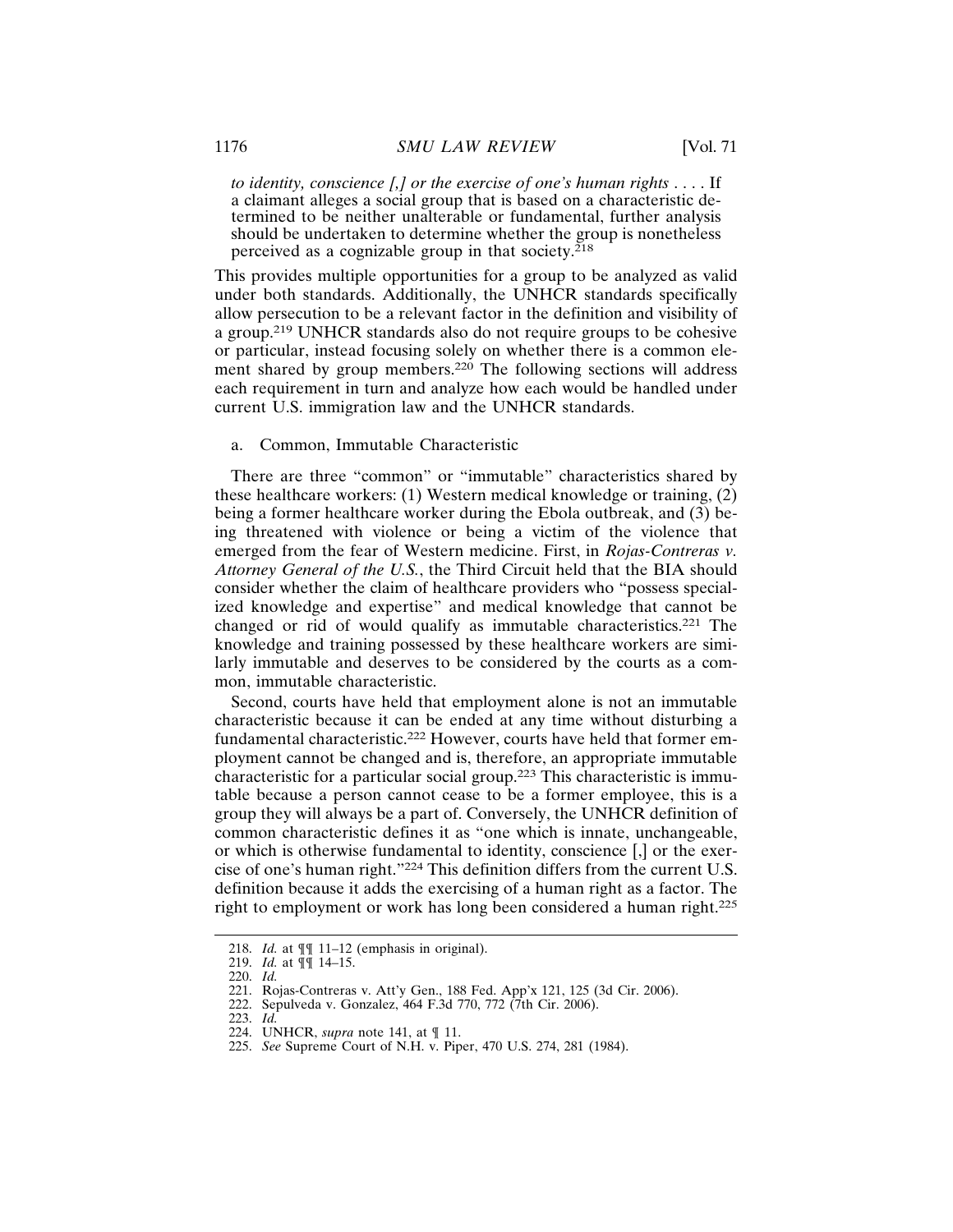Therefore, under the UNHCR standard, employment and former employment may be considered a valid common, immutable characteristic.

Finally, though the harm faced by a group cannot be the sole defining factor of the particular social group, both current U.S. asylum law and the UNHCR standards allow the harm faced to be one of the defining factors of the group.226 Therefore, the common threat or realization of violence because of their roles in treating the Ebola crisis might be considered a factor when analyzing common, immutable characteristics. Utilizing current U.S. asylum law and judicial precedent, the outcome on this factor is unclear. Differences in circuit opinion make predicting outcomes virtually impossible. However, under the UNHCR, even if this group is found to not have a common, immutable characteristic, it still has a chance to satisfy the requirements of a particular social group.

b. Social Visibility/Distinction

Social visibility or distinction is the second required factor under current U.S. asylum law and an alternate factor under the UNHCR. Because it requires a showing that the group is distinct or visible in the applicant's home country, there must be evidence to prove this group's perceptibility in their native society. As previously mentioned, Western medicine and its suppliers have a long history of distrust in Africa.227 Countless media outlets<sup>228</sup> and international relief and humanitarian groups<sup>229</sup> recognized that these healthcare workers were targeted and persecuted because of their known identification and employment as healthcare workers. Like women who have not been subjected to FGM230 and Christian or Western women in Islamic countries,231 these healthcare workers would be readily distinguishable in their society because their Western methods defy tradition. Therefore, under the UNHCR analysis, this group achieves valid particular social group status, even if it is not found to share a common, immutable characteristic. Under current U.S. law, the group must still satisfy the final requirement of particularity.

c. Particularity

Particularity, as shown by the Ninth Circuit's rejection of a "class of young, urban, working-class males of military age who are politically neutral," focuses on the members of the group.232 Groups defined too broadly are seen to lack particularity;233 therefore, the more homogenous

<sup>226.</sup> UNHCR, *supra* note 141, at ¶ 10.

<sup>227.</sup> Washington, *supra* note 9.

<sup>228.</sup> *Attacks on Health Facilities*, *supra* note 49; *Emergencies Preparedness*, *supra* note 13.

<sup>229.</sup> *See supra* note 16 and accompanying text.

<sup>230.</sup> *In re* Kasinga, 21 I. & N. Dec. 357, 365 (B.I.A. 1996).

<sup>231.</sup> Yadegar-Sargis v. INS, 297 F.3d 598, 603 (7th Cir. 2002).

<sup>232.</sup> Vicente v. INS, No. 98-71132, 2000 U.S. App. LEXIS 29893, at \*3 (9th Cir. Aug. 4, 2000).

<sup>233.</sup> Gao v. Gonzales*,* 440 F.3d 62, 68 (2d Cir. 2006); Escobar v. Gonzales, 417 F.3d 363, 367 (3d Cir. 2005).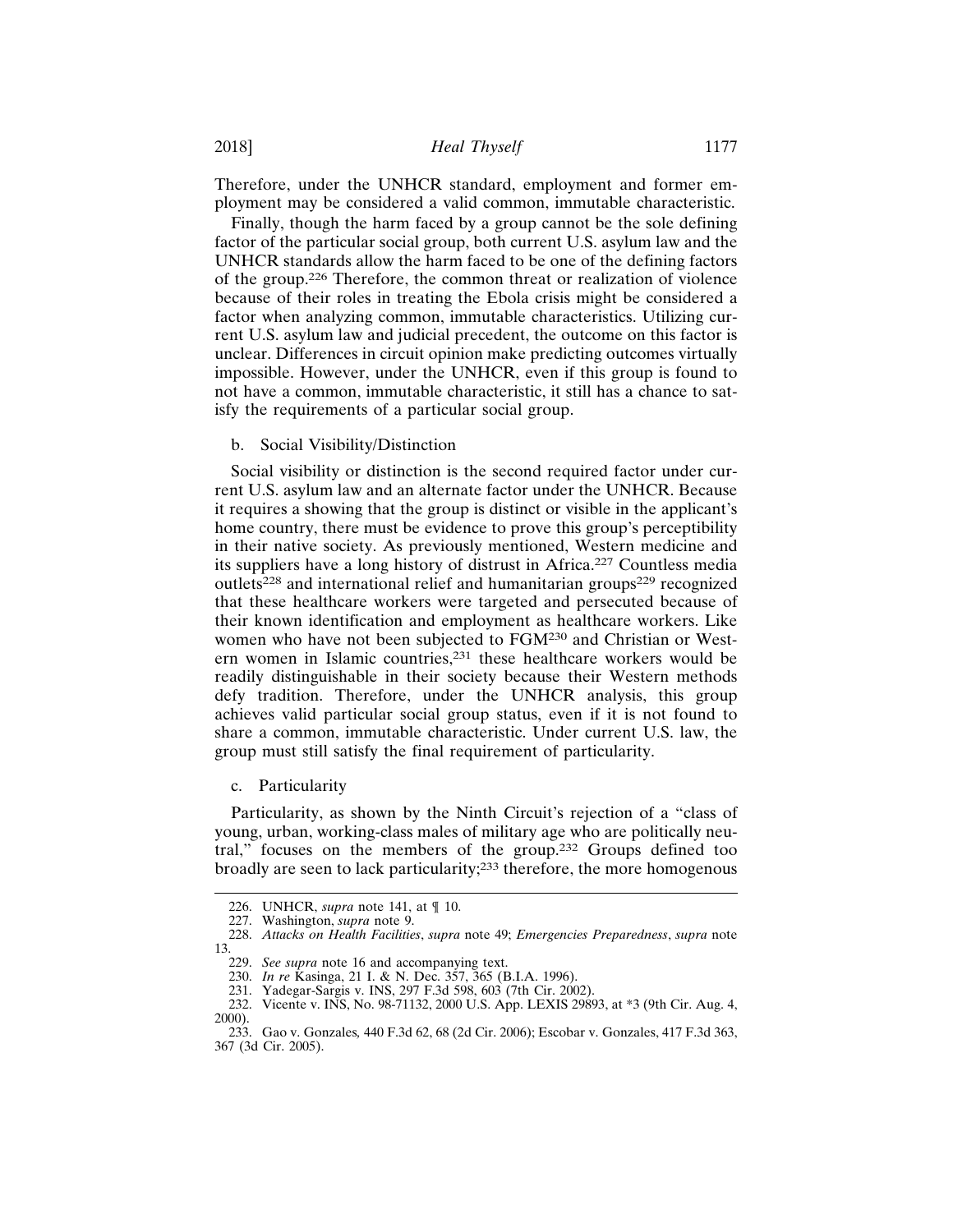and cohesive a group, the more likely it is to be particular. Since the violence experienced by those involved in the Ebola outbreak targeted healthcare and medical aid workers, this was not so diffuse as to make it wide-spread persecution across a beleaguered country. However, this group may not meet the particularity requirement because groups which include multiple races, genders, and backgrounds of people have not been considered valid. Since this group might include both local and international healthcare workers, men and women, the young and the old, and people in different fields of work in healthcare, the group's validity may be destroyed.

This again shows the superiority of the UNHCR's approach, which would consider this group valid based on its common characteristic *or* its social distinction. This approach has rejected the requirement of a "cohesive" or particular group and has also refused to deny a group based on its size.234 This approach is not argued to be permissive and make the particular social group a catchall category. It is meant to further the purpose of asylum law that has been integral since its inception: protecting human rights.

## *3. Advancing Several Formulations*

Unfortunately, immigration judges and asylum officers still have the discretion to grant or deny asylum, which has been known to be arbitrary.235 Therefore, a final method for meeting the particular social group requirements comes from the Seventh Circuit's opinion in *Cece v. Holder.*<sup>236</sup> This holding recognized the ability to "advance several formulations of the 'particular social group' at issue."237 This allows an applicant multiple opportunities to sufficiently articulate her group to meet the requirements of asylum. Therefore, a group made up of Western African healthcare workers who were persecuted against during the Ebola Crisis of 2014 because of their membership as healthcare workers can be reformulated in varying ways to satisfy particular social group requirements. This can be done by limiting the scope of the group to the specific countries affected to satisfy the particularity requirement. For example, the group could be limited to specific types of jobs (doctor, nurse, burial workers), or, because harm can be a defining factor of a group, to specific situations of persecutory harm. This can also be achieved by clarifying that these healthcare workers practice Western medicine, as opposed to traditional versions. Since there is such an enduring distrust against Western medicine and its proponents in traditional African culture, this would undoubtedly satisfy the social distinction/visibility requirement.<sup>238</sup>

<sup>234.</sup> UNHCR, *supra* note 141, at ¶ 10–12.

<sup>235. 8</sup> C.F.R. §§ 208.14(a)–(b) (2017).

<sup>236.</sup> Cece v. Holder, 733 F.3d 662, 670 (7th Cir. 2013) (citing *In re* Kasinga, 21 I. & N. Dec. 357 (B.I.A. 1996)).

<sup>237.</sup> *Id.*

<sup>238.</sup> Washington, *supra* note 9.